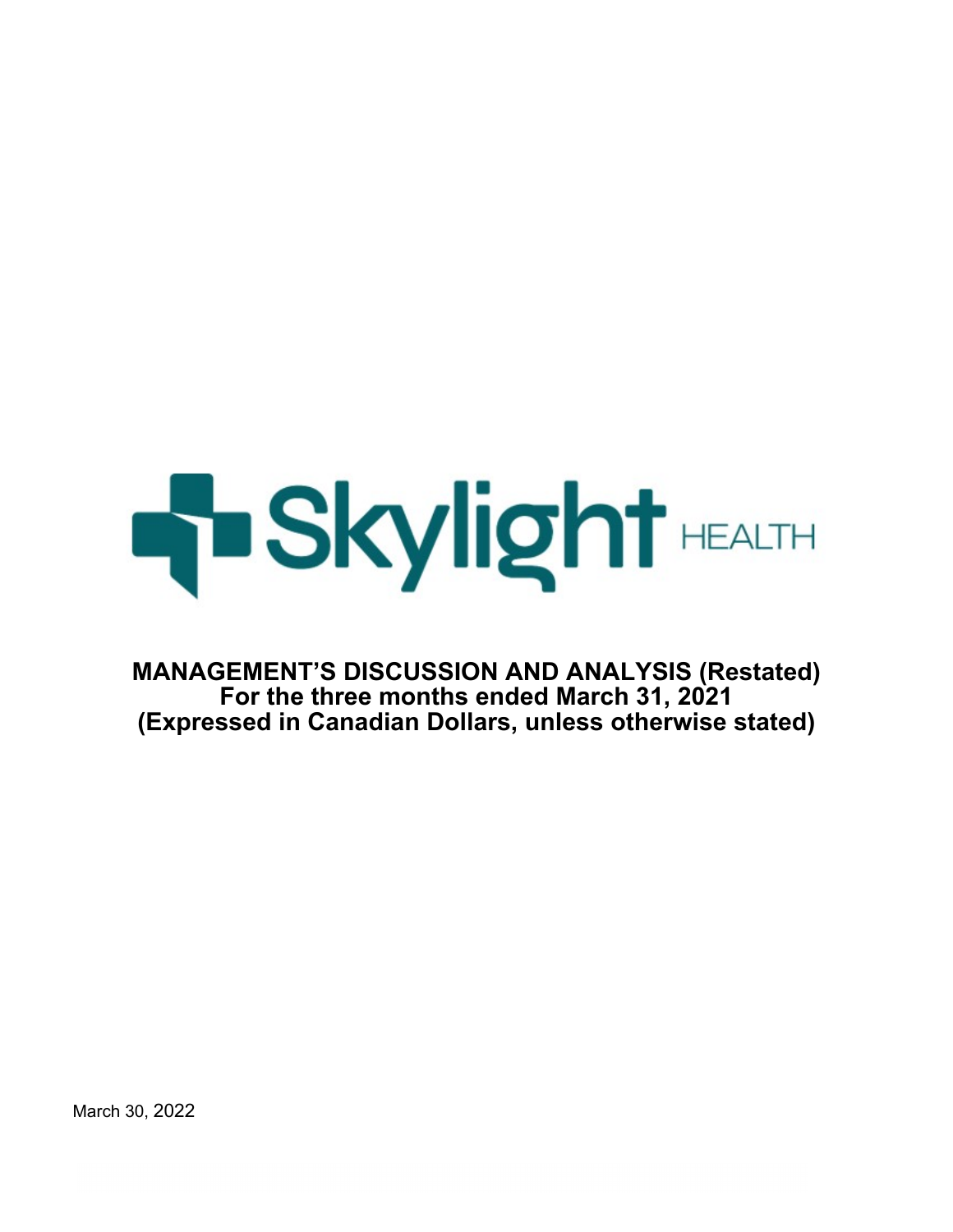# **Introduction**

The following restated management's discussion and analysis ("MD&A") of the financial condition and results of the operations of Skylight Health Group Inc. (the "Company", "SHG", "we", "us", "our") constitutes management's review of the factors that affected the Company's financial and operating performance for the three months ended March 31, 2021. This MD&A was written to comply with the requirements of National Instrument 51-102 – Continuous Disclosure Obligations.

This discussion should be read in conjunction with the restated condensed interim consolidated financial statements of the Company for the three months ended March 31, 2021, together with the notes thereto. Results are reported in Canadian dollars, unless otherwise noted.

The Company's restated condensed consolidated interim financial statements and the financial information contained in this MD&A are prepared in accordance with International Financial Reporting Standards as issued by the International Accounting Standards Board ("IFRS"). In the opinion of management, all adjustments (which consist only of normal recurring adjustments) considered necessary for a fair presentation have been included. Information contained herein is presented as at March 30, 2022, unless otherwise indicated.

For the purposes of preparing this MD&A, management, in conjunction with the Board of Directors, considers the materiality of information. Information is considered material if:

- (i) such information results in, or would reasonably be expected to result in, a significant change in the market price or value of SHG's common shares;
- (ii) there is a substantial likelihood that a reasonable investor would consider it important in making an investment decision; or
- (iii) it would significantly alter the total mix of information available to investors. Management, in conjunction with the Board of Directors, evaluates materiality with reference to all relevant circumstances, including potential market sensitivity.

Further information about the Company and its operations can be obtained from the offices of the Company or on SEDAR at www.sedar.com.

### **Restatement of previously issued condensed interim consolidated financial statements for the correction of an overstatement of trade receivable and revenue**

Subsequent to the original issuance of its condensed interim consolidated financial statements, the Company identified errors related to the accounting treatment of certain revenue transactions. The Company overstated revenue and accounts receivable due to not properly recording price concessions as a reduction of revenue. The Company concluded that the impact was material to the Company's condensed interim consolidated financial statements prepared according to IFRS and have restated the impact of these errors. Refer to note 20 of the restated condensed interim consolidated financial statements as at March 31, 2021.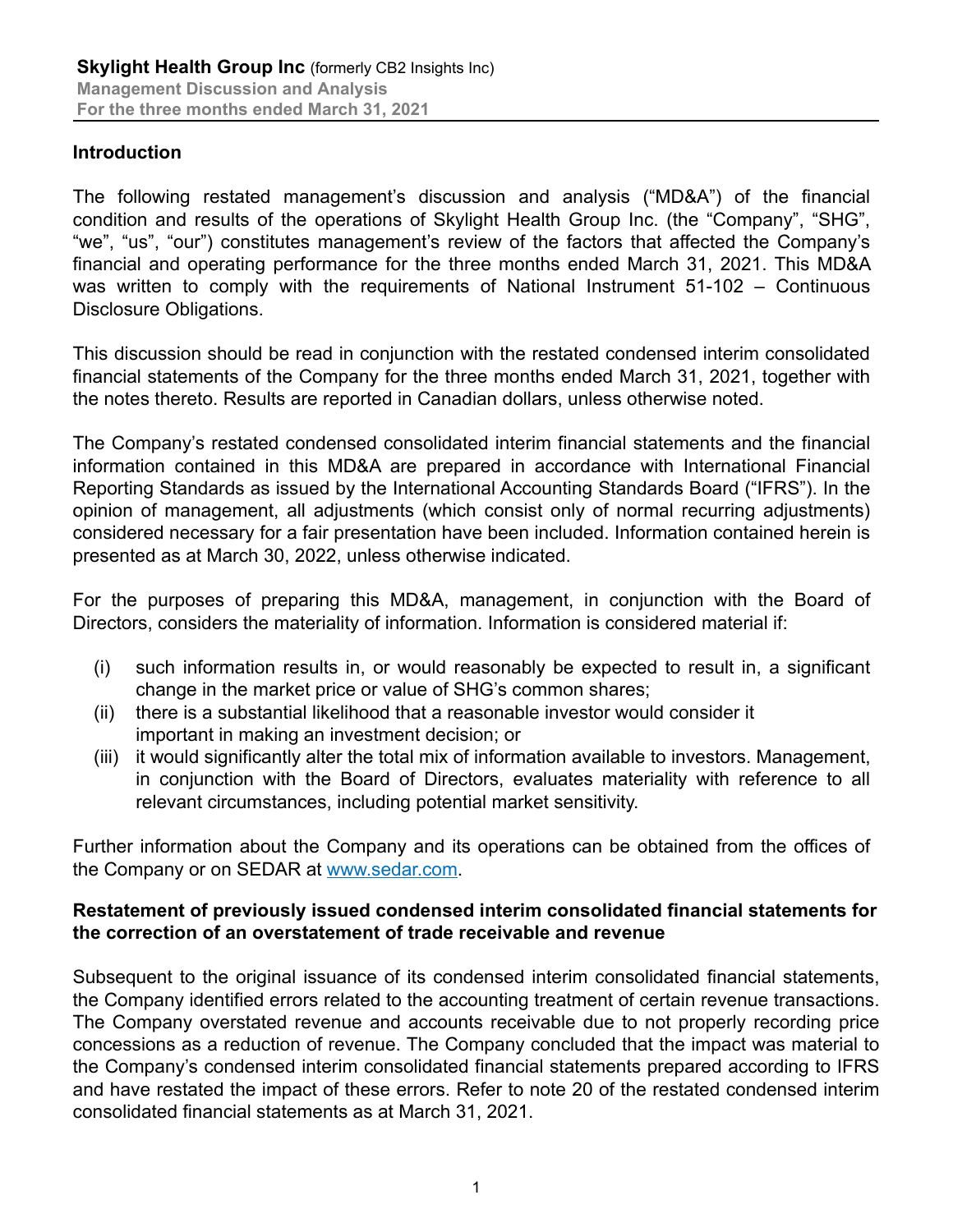### **Company Overview**

Skylight Health Group Inc. ("SHG" or the "Company"), is a healthcare services and technology company, working to positively impact patient health outcomes. The Company operates a US multi-state primary care health network comprised of physical practices providing a range of services from primary care, sub-specialty, allied health, and laboratory/diagnostic testing. The Company is focused on helping small and independent practices shift from a traditional fee-forservice (FFS) model to value-based care (VBC) through tools including proprietary technology, data analytics and infrastructure. In a FFS model, payors (commercial and government insurers) reimburse on an encounter-based approach. This puts a focus on volume of patients per day. In a VBC model, payors reimburse typically on a capitation (fixed fee per member per month) basis. This places an emphasis on quality over volume. VBC will lead to improved patient outcomes, reduced cost of delivery and drive stronger financial performance from existing practices.

As of March 31, 2021, the balance sheet had a cash balance of \$15.3 million. The Company has continued to position itself to see rapid organic and acquisition-based growth in the coming quarters as it remains focused on shifting its clinical operations to a VBC model.

The Company was founded in 2014, by founders with over 50 years of collective experience in clinical practice management in Canada and the US, as owners, operators, and consultants to outpatient medical centers across a variety of specialties from primary care, urgent-care, subspecialty, and allied health & wellness. SHG is founded on a model designed to drive towards helping small and independent practices adopt value-based capabilities and take on varying levels of risk. SHG positions itself as the disruptor to legacy health networks. Providing an opportunity to consolidate with SHG while maintaining patient treatment quality, accessibility and affordability and preserving the way healthcare should be delivered. SHG also positions itself to partner with health plans as they aim to provide more comprehensive care services to patients across varying risk groups and capitation models to lower the cost of downstream costs.

SHG practices offer both in-clinic and virtual care services through telemedicine and remote patient monitoring. As part of developing the infrastructure for improved access within its practices, the Company expects to expand offerings to patients including a nursing and advisory hotline, same day access, annual wellness reminders and screening protocols, improved access to home-care and remote care services.

Finally, SHG has a disciplined operating model that allows the Company to deliver desired results in a time-efficient and cost-effective manner to its clients and to run a fiscally responsible business.

#### **Segmentation**

The Company's current revenue is generated predominantly through its medical services segment (Medical Services segment). In 2019, medical services were categorized as uninsured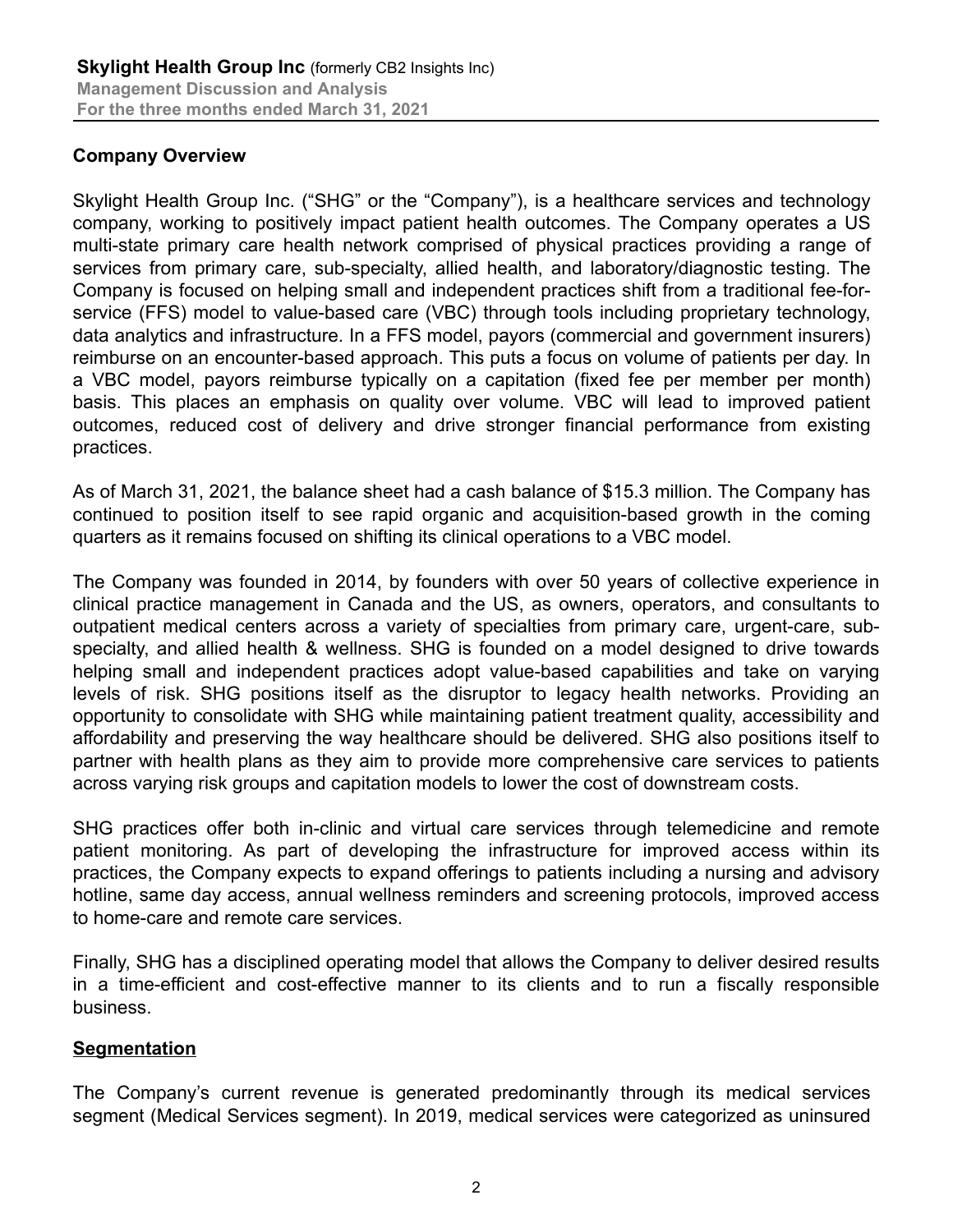medical services. In 2020, the Company has expanded significantly into insurable services which is where it expects to see its strongest growth in future periods. The Company has reported both insurable and uninsured services including its subscription services in a single consolidated medical services operating segment.

The Company also derives a small but growing segment of revenue from projects in its Technology & Data Analytics division as well as its Contract and Research division (Software and Corporate segment). While both divisions are new, the Company expects growth in these areas as the Company's offerings and the industry matures moving forward.

# **Key Highlights**

The following are the major highlights of SHG's operating results for the three months ended March 31, 2021 compared to the quarter ended March 31, 2020:

# **Financial Highlights**

- A similarly strengthened balance sheet on March 31, 2021 reflected in a cash position of \$15.3 million and working capital surplus of \$11.4 million compared to a cash balance of \$20.1 million and working capital surplus of \$18.6 million on December 31, 2020.
- Revenues were \$5.0 million for the quarter, compared to \$2.9 million for 2020, an increase of 70%. This increase was due to additional revenue being contributed by the clinics acquired during the fiscal year ended December 31, 2020 and the quarter ended March 31, 2021.
- Gross profit was \$3.4 million for the quarter, compared to \$1.9 million for 2020. Gross margin was 68% for the quarter, compared to 65% for 2020, an improvement of 3% points. This improvement was driven by higher insurable services revenue and improved utilization at the provider level.
- Operating expenses were \$6.2 million for the quarter, compared to \$3.0 million for 2020, an increase of 104%. This increase is attributed to growth in salaries and wages and affiliated share-based compensation, marketing & business development and professional fees for acquisitions, graduation to the TSX-V and the anticipated Nasdaq up listing and building a national Skylight brand.
- Loss from operations was \$2.9 million for the quarter, compared to \$1.1 million for 2020. This includes non-cash expenses of \$1.8 million related to share-based compensation in 2021 for new operational and board hires, and depreciation and amortization.
- Adjusted EBITDA for the three months ended March 31, 2021 was a loss of \$0.8 million compared to a loss of \$0.6 million in 2020 with over \$1.1 million of that primarily spent on professional fees for acquisitions, graduation to the TSX-V and Nasdaq preparations as well as on marketing costs supporting the Skylight rebrand and brand development. The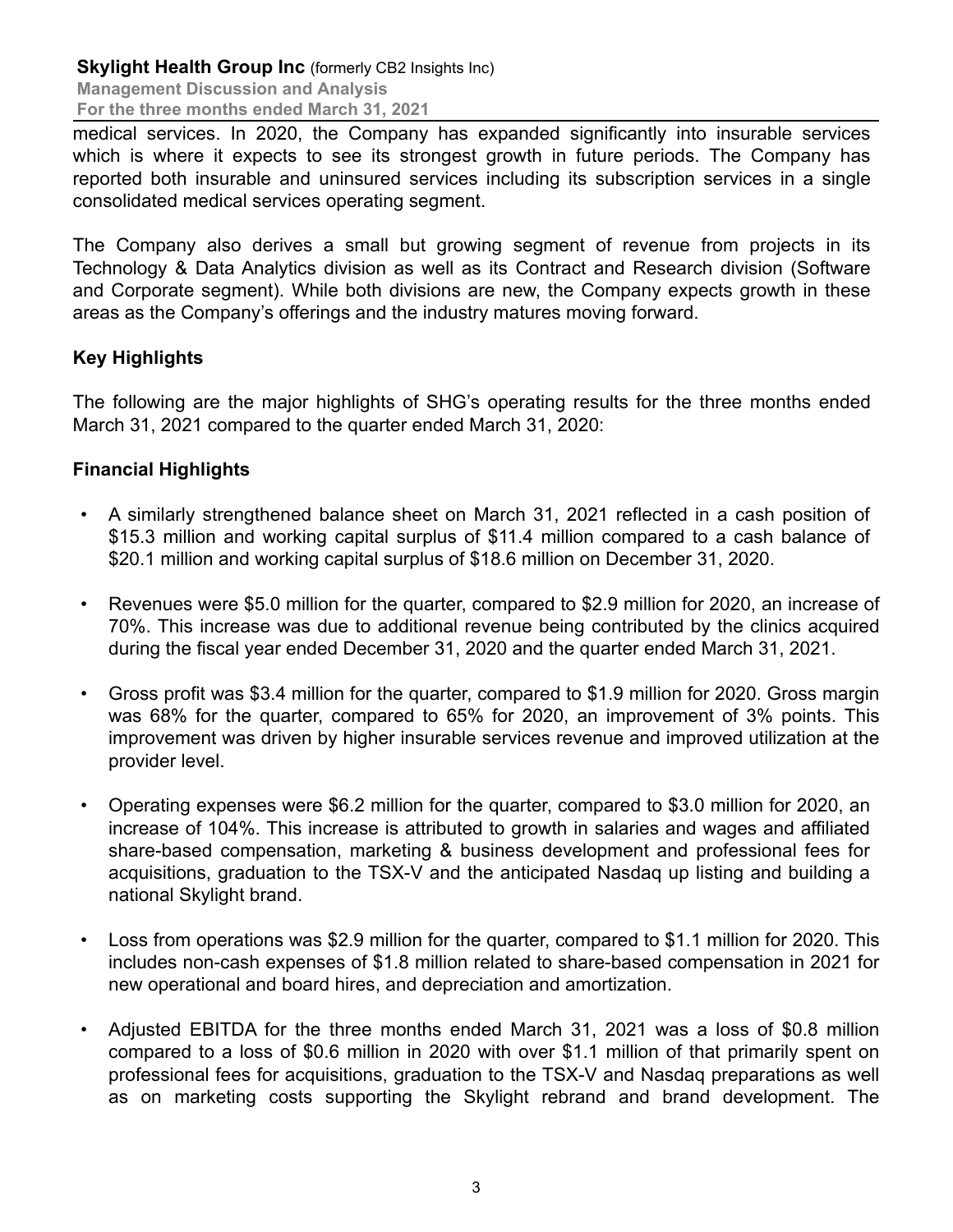**Management Discussion and Analysis**

**For the three months ended March 31, 2021**

Company continued to remain Adjusted EBITDA positive from its US clinical operations for the quarter.

• The Company incurred negative cash-flow from operations of approximately \$1.7 million for the quarter compared to \$3.4 thousand in 2020 primarily due to higher salaries and wages, marketing and business development costs and professional fees to support future growth.

# **Operating Highlights**

- On January 5, 2021, The Company's shares commenced trading on the TSX-V under the symbol "SHG" after the Company's shares were voluntarily delisted from the Canadian Securities Exchange on January 4, 2021.
- On January 4, 2021 (the "Closing Date"), the Company acquired 100% of the identified assets of Colorado based primary care services clinic group Apex Family Medicine, LLC ("APEX") for a total cash transaction value of \$2.3 million (US\$1.9 million). The Company paid \$1.2 million (US\$1.0 million) on Closing Date while \$1.1 million (US\$0.9 million) is payable in two installments over a 6-month period. Subsequently, on April 5, 2021, the Company paid the first installment of \$0.6 million (US\$0.4 million).
- On January 14, 2021, the Company appointed Grace Mellis, as an independent director to the Company's Board of Directors and the Chair of the Audit Committee. Ms. Mellis has a robust background in strategy and finance leadership roles with over 28 years of success and experience: Almost a decade at JP Morgan Chase serving as Managing Director, Head of International Strategy, and Investor Services CFO for EMEA within the Corporate and Investment Bank. Former CFO and VP of Corporate Finance and Business Intelligence at Greendot Corporation, a US\$3.1B market cap NYSE listed company. Founder and director of IGA Capital which provides consulting and advisory services to primarily early-stage companies.
- On February 3, 2021 (the "Closing Date"), the Company acquired 100% of the identified assets of River City Medical Associates ("RCMA"), Inc., a Florida corporation doing business as "Absolute Injury & Pain Physicians", "Absolute Neurology & Injury Physicians", "Absolute Laser Pain Relief", and "River City Primary & Urgent Care" for a total consideration of \$5.6 million (US\$4.4million) paid as follows:
	- \$0.3 million (US\$0.2 million) cash paid on Closing Date.
	- 74,833 common shares in the Company valued at \$6.3925 per share amounting to \$0.5 million (US\$0.4 million).
	- \$0.1 million (US\$0.1 million) cash payable 120 days after the Closing Date upon adjustment of liabilities prior to Closing Date.
	- Common shares in the Company amounting to \$1.9 million (US\$1.5 million) to be issued in five equal installments within 15 months after the Closing Date.
	- \$2.8 million (US\$2.2 million) funds held in an Escrow Account which will be released once the terms of the Transition Services Agreement have been satisfied.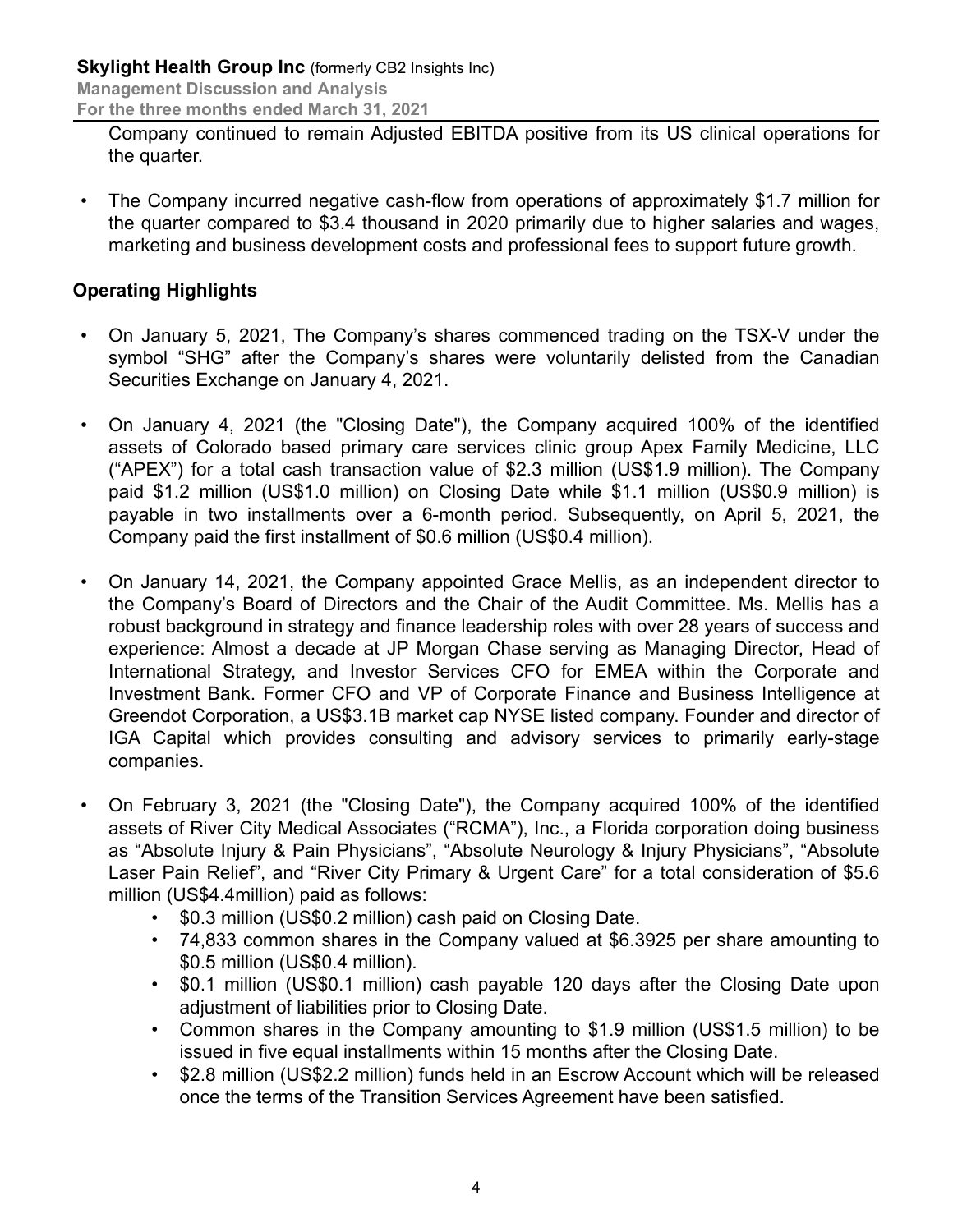- On February 17, 2021, the Company appointed Dr. Georges Feghali as Chief Medical Officer. Dr. Feghali brings over 30 years of clinical experience and over 20 years in senior leadership positions within the healthcare system and will lead & expand Skylight Health's strategic initiative in practice management & clinic operations, driving new operational revenues. Dr. Feghali will be responsible for quality, safety and service; total quality management, lean principles, change leadership, physician compensation models, and medical management.
- On February 23, 2021, the Company expanded its data strategy to utilize Amazon Web Services infrastructure to improve patient care, health outcomes, and clinical efficiencies. The Company's approach will enable acquired clinics to take advantage of guidance from its centralized team of clinical and operational experts whose insights will be powered by this big data strategy. This is an initial step in the Company's strategy to use centralized data to improve patient outcome and clinical efficiency.
- On February 26, 2021, the Company appointed Andrew Elinesky as Chief Financial Officer. Mr. Elinesky has a long and distinguished career in Finance and has served as CFO for multiple publicly traded companies in Canada and the United States. He comes with strong cross-border market experience and specializes in mergers & acquisitions and consolidation.
- On March 16, 2021, the Company appointed Mr. Patrick McNamee as Chairman of the Board. Mr. McNamee succeeds Norton Singhavon who will remain involved as an active member of the Board. Mr. McNamee has previously acted as EVP and COO of Express Scripts, where he led all major activities of the \$120B+ technology-driven pharmacy benefit management company.

# **Key Subsequent Events of the three months ended March 31, 2021**

- On April 5, 2021 (the "Closing Date"), the Company acquired 100% of the membership interest of Colorado based Primary Care Clinic Group, Rocky Mountain for a total cash consideration of \$13.3 million (US\$10.7 million) paid as follows:
	- \$10.6 million (US\$8.5 million) cash.
	- \$2.1 million (US\$1.7 million) cash payable in three equal installments over two years from the Closing Date.
	- \$0.6 million (US\$0.5 million) cash payable after working capital.
- On April 7, 2021, the Company signed a partnership agreement with ClinEdge to bring clinical research to primary care practices in Massachusetts. This partnership with ClinEdge will add to the 50+ years of experience on the Company's research team and will bring clinical research trials investigating a wide range of indications beginning with the clinical sites in Massachusetts. This will provide an opportunity for patients in Massachusetts to participate in these trials, which may provide them access to new therapies, treatments or vaccines.
- On May 13, 2021, the Company received conditional approval from The Nasdaq Stock Market LLC ("Nasdaq") to list its issued and outstanding common shares on Nasdaq. Final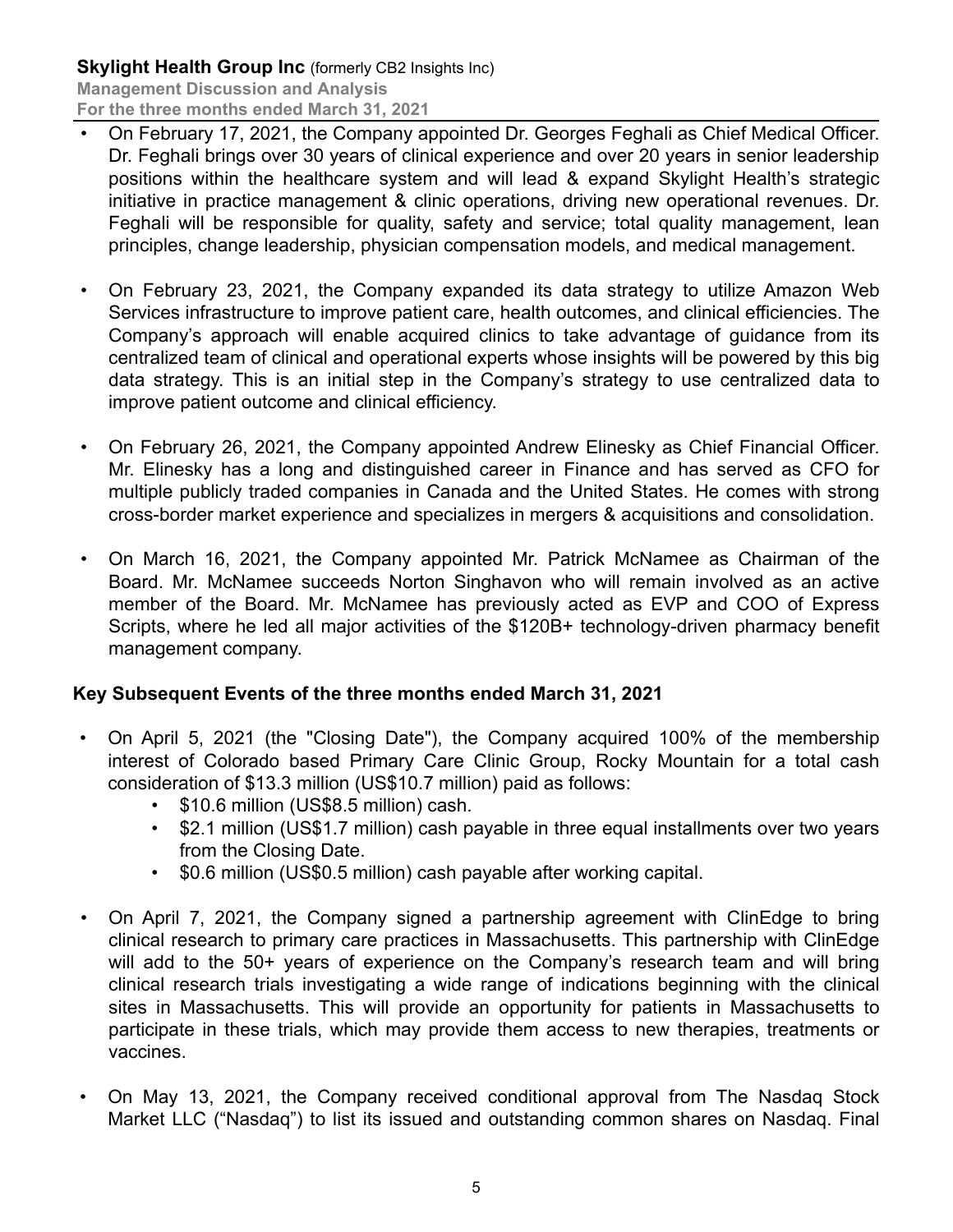approval of the listing was subject to the Company fulfilling any remaining conditions as required by Nasdaq. On May 25, 2021, the Company received a confirmation from the Nasdaq that its common shares will be able to commence trading on the Nasdaq Capital Market during the week of June 7, 2021 under the symbol "SLHG", subject to the Company meeting the applicable bid price requirement for listing during the period beginning on the date of the Company's share consolidation on May 28, 2021 through the initial listing date. The Company will retain its listing on the TSX Venture Exchange under the symbol "SHG". The Company will continue to trade on the OTCQX under the symbol "SHGFF" until trading on the Nasdaq commences.

- On May 26, 2021, the Company closed a bought deal offering with a syndicate of underwriters led by Raymond James Ltd. as sole bookrunner and co-lead underwriter and Stifel GMP as co-lead underwriter on behalf of a syndicate including Beacon Securities Limited, Echelon Wealth Partners Inc., and Bloom Burton Securities Inc. (collectively the "Underwriters"). Pursuant to this, the Underwriters were issued, on a bought deal basis, with full exercise of the Underwriters' 15% over-allotment option, 1,970,360 common shares of the Company at a price of \$7.00 per common share for gross proceeds of \$13,792,520.
- On May 28, 2021, the Company completed a consolidation ("Share Consolidation") of its share capital on the basis of five existing common shares for one new common share. As a result of the Share Consolidation, the 190,802,347 common shares issued and outstanding as at that date were consolidated to 38,160,473 common shares outstanding. The Share Consolidation was previously approved by the shareholders at the Annual General Meeting held on February 22, 2021. All information in this MD&A is presented on a post-Share Consolidation basis, including comparatives.

The effect of the Share Consolidation on the issued and outstanding number of common shares, warrants and stock options outstanding at March 31, 2021 is as follows:

|               | <b>Balance before</b><br>share<br>consolidation | <b>Balance after</b><br>share<br>consolidation |
|---------------|-------------------------------------------------|------------------------------------------------|
|               | #                                               | #                                              |
| Common shares | 180,079,704                                     | 36,015,941                                     |
| Warrants      | 19,939,662                                      | 3,987,932                                      |
| Stock options | 14,290,607                                      | 2,858,121                                      |

- On June 23, 2021 (the "Closing Date"), the Company acquired 100% of the identified assets of Florida based primary care group Doctors Center Inc. ("Doctors Center) for a total cash transaction value of \$2.8 million (US\$2.2 million).
- On July 7, 2021, the Company appointed Dr. Kit Brekhus as Chief Medical Officer ("CMO), taking over from Dr. Georges Feghali who served as CMO from February 2021.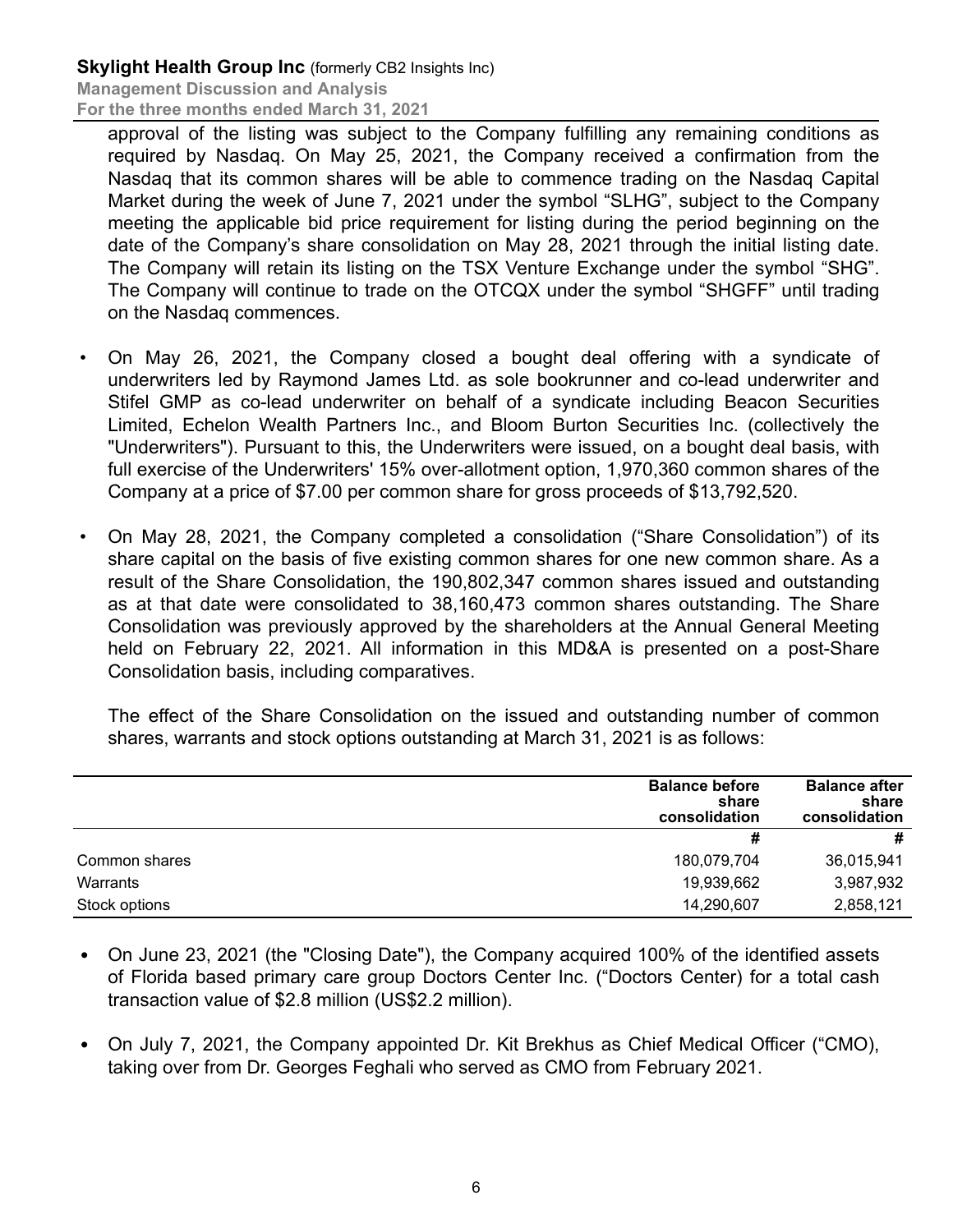**Skylight Health Group Inc (formerly CB2 Insights Inc) Management Discussion and Analysis**

- **For the three months ended March 31, 2021**
- On July 13, 2021 (the "Closing Date"), the Company acquired 100% of the interest of ACO Partners LLC, a new Accountable Care Organization ("ACO") that will begin participating in the Medicare Shared Savings Program offered by the Centers for Medicare and Medicaid Services ("CMS") effective January 1, 2022 for a total cash consideration of \$312.9 thousand (US\$250.0 thousand). Subsequently, the Company determined it would not receive approval on the ACO application to the CMS by January 31, 2022. The cash paid on Closing Date of \$78,213 (US\$62,500) has been written off as of December 31, 2021 and no further amounts are payable.
- On August 26, 2021, the Company appointed Mohammad Bataineh as President, taking over from Kash Qureshi who will shift to Chief Corporate Officer, and will retain executive leadership and remains an Executive Member of the Board of Directors.
- On September 16, 2021, the Company acquired 70% of the membership interest of Pennsylvania based Primary Care Clinic Group, Aspire Health Concepts, Inc. ("Aspire") for a total cash consideration of \$2.0 million (US\$1.6 million).
- On October 7, 2021, the Company announced the execution of a Participation Provider Contract with a leading Fortune 50 national healthcare organization who is a recipient of a Direct Contracting Entity ("DCE") license, with the Company's participation beginning in 2022.
- On October 12, 2021, the Company appointed Greg Sieman as senior vice president of marketing and communications. Prior to Skylight, Greg was SVP of Marketing at Oak Street Health, and, more recently, the chief revenue & communications officer at Lifespace Communities.
- On October 29, 2021, the Company announced the execution of a Definitive Agreement with New Frontier Data to divest 100% of assets related to its legacy businesses Canna Care Docs, MedEval Clinic LLC, Rae of Sunshine Health Services and New Jersey Alternative Medicine LLC ("Legacy Business"). Terms of the transaction will be total cash consideration of \$11.1 million (US\$8.6 million). Payment terms will include cash on closing of \$5.2 million (US\$4.0 million), with the remainder of the balance paid over three installments at 12 months, 18 months and 24 months from the date of closing. The closing occurred on December 15, 2021 and a gain on disposal of \$5.6 million was recognized.
- On December 6, 2021, the Company announced the closing of the registered offering of 275,000 9.25% Series A Cumulative Redeemable Perpetual Preferred Shares ("Series A Preferred Shares") at a price to the public of US\$21 per share for gross proceeds of US\$5.8 million. The Series A Preferred Shares trade on the Nasdaq Capital Market under the symbol "SLHGP".

#### **Overall Performance and Outlook**

The accompanying condensed interim consolidated financial statements have been prepared on the basis of accounting principles applicable to a going concern, which assumes the realization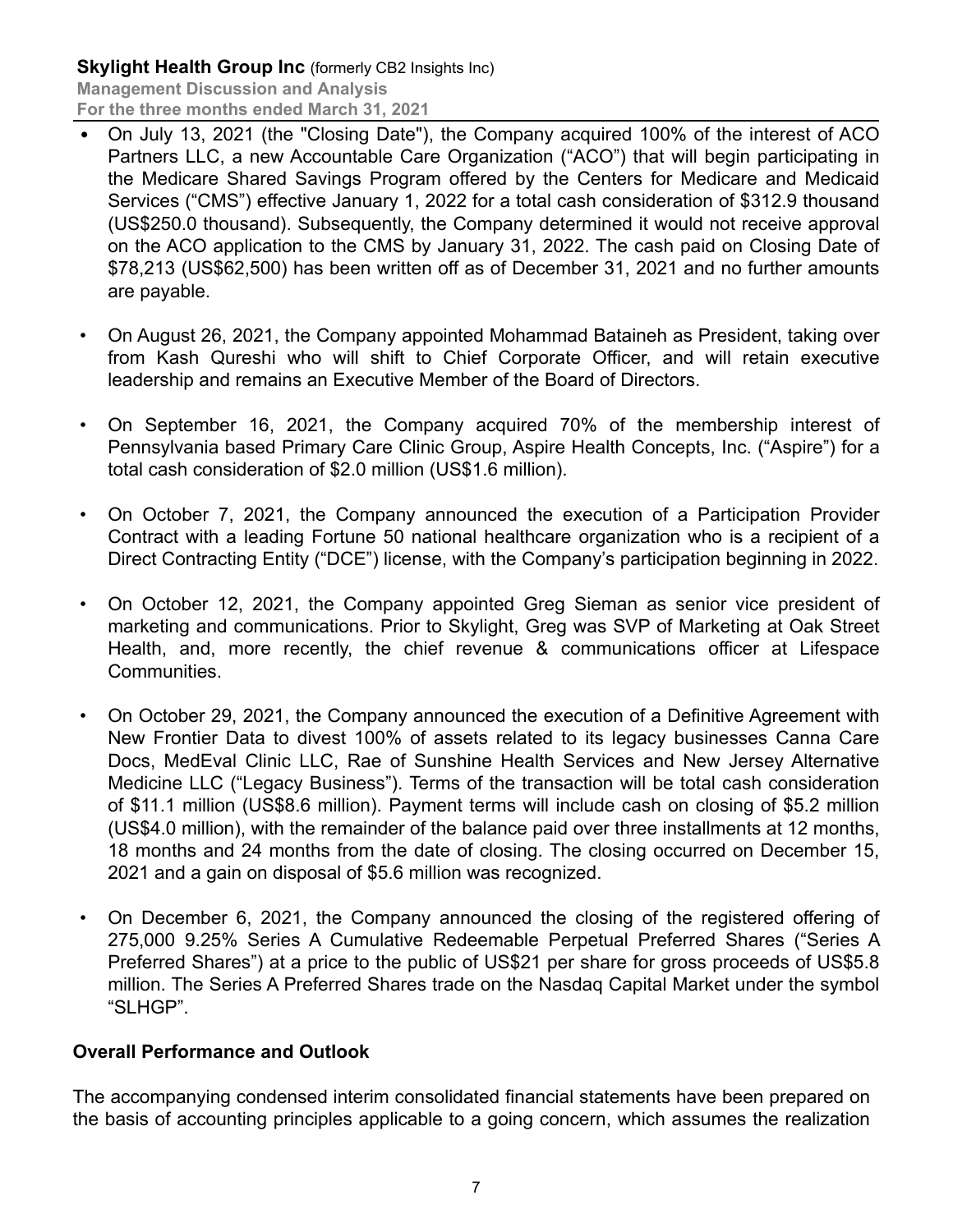of assets and settlement of liabilities in the normal course of business. Accordingly, they do not give effect to adjustments that would be necessary should the Company be unable to continue as a going concern and therefore be required to realize its assets and liquidate its liabilities and commitments in other than the normal course of business and at amounts different from those in the accompanying condensed interim consolidated financial statements. Such adjustments could be material.

### **Performance**

The Company is pleased to report a strong quarter of growth. Revenue was up 56% from the previous quarter, and 70% compared to the same period the year before. The growth in revenues were largely attributed to the acquisitions made in Q4 2020 and Q1 2021. The Company closed on 2 acquisitions during the quarter including APEX on January 4, 2021 and RCMA on February 3, 2021. The Company expects that partial contribution in Q1 reflected by the timing of the close of RCMA will result in a greater increase in Q2 revenues. Further, the subsequent acquisition of Rocky Mountain in the second quarter will contribute significantly to expected revenue growth in Q2 2021. The Company remains committed to a strong growth by acquisition model fueled by a strong balance sheet and robust pipeline.

The Company is also pleased to announce continued strength in its Gross Margins. The Company has demonstrated a strong track record of gross margins between 60-70% and looks to continue to strengthen this with further investments in technology, capacity utilization and revenue growth.

The Company is in rapid growth mode driven by both an aggressive mergers & acquisition strategy and a future focus on organically shifting to VBC reimbursement models. As such, increased investments will continue to reflect and support that growth.

Skylight has seen a rise in expenses in 3 major categories: share-based compensation, professional fees, and marketing activities. Of its \$2.9 million net loss, non-cash items represented \$1.8 million. These include depreciation and amortization and share-based compensation, connected to the recruitment of key leadership, management and operational hires as part of its employee stock option plan. On a going forward basis, the Company expects to see further option issuances to employees as part of its human capital investment. Aligning employees to the growth of the Company is a strong differentiator and ensures a shared approach to driving shareholder value.

Over the quarter, the Company worked to focus on bringing the right set of experience to its leadership and operational teams to cover all major functional areas. This included the hiring of Paul Kulas as new Chief Operating Officer, Dr. Georges Feghali as Chief Medical Officer and Andrew Elinesky as Chief Financial Officer to name a few. In addition to these, the Company bolstered its operational teams in the areas of clinical leadership, revenue cycle management, operations & integrations, and payor contracting. As the Company will continue to grow key team members, it is in a strong position today to begin integrating and preparing acquired practices towards the transition to VBC models.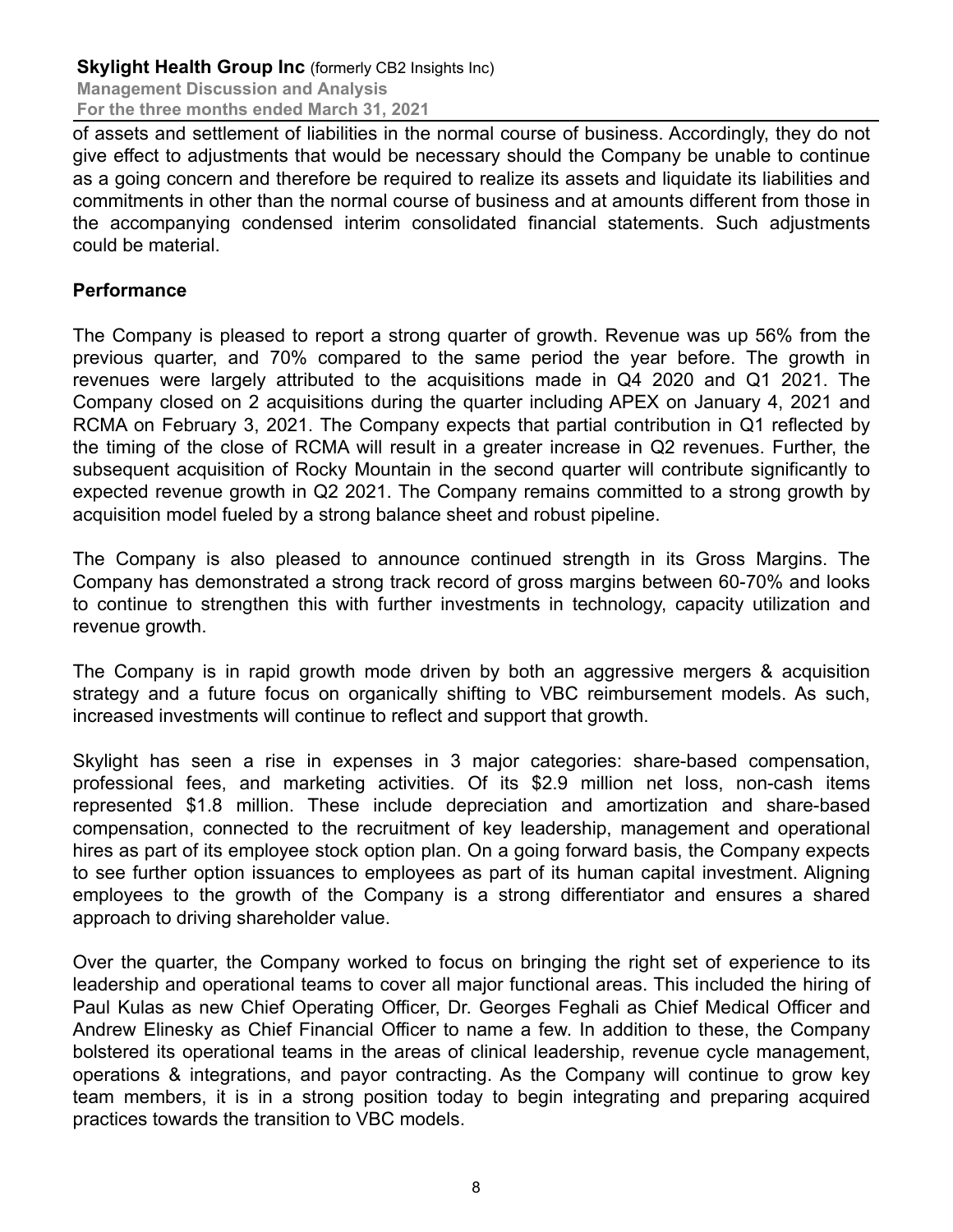In addition to the operating team, the Company also significantly deepened its strength at the Board level with the addition of Patrick McNamee as Chairman of the Board, and Grace Mellis as Independent Director and Chair of the Audit Committee. Both Directors contribute significantly to experience in the US public markets and bring strong operational discipline to support the management team.

Within Adjusted EBITDA loss of \$0.8 million, approximately \$1.1 million was primarily spent in professional fees and marketing and business development expenses. Professional fees were tied to the graduation to the TSX-V and preparation and fees for the upcoming Nasdaq listing expected for the week of June 7, 2021. Professional fees tied to acquisitions and diligence can be expected to continue as the Company expects to remain highly acquisitive. Marketing and business development fees are primarily focused on the rebrand to Skylight, and costs spent to build a national brand. The Company believes that further investment in this will continue but will begin to reduce as the Company develops stronger organic capabilities. The Company expects that by year end most investments made at the start of the year will result in both a higher growth of revenue driven organically and by acquisition but will also result in a stronger EBITDA recognition. The Company is focused on revenue growth which it believes is how its peers are measured and expects to compete aggressively for market share growth.

In addition, the Company made significant headway on the technology front with its recently announced partnership with Amazon Web Services. Developing upon its proprietary technology base, the goal of this partnership is to develop a strong architecture to support the delivery of care in a VBC model. Skylight brings a strong technology component to each practice on its platform, enabling providers to more accurately measure and manage quality metrics to drive the best performance outcome on each value-based health plan. Further, this strategy will enable the Company to more accurately measure the business performance metrics on each of its acquired practices, driving the opportunity to see improved operational efficiencies.

With a strong balance sheet, robust acquisition pipeline, experienced operational team and an active market to support organic growth to VBC, the Company believes it is well positioned for growth in the coming quarters.

# **Outlook**

The need for improved primary care practice models in the US has never been greater than it is today. The Company believes its model for shifting fee-for-service primary care practices to a value-based care reimbursement model will close the gap in today's widening shortage of primary care physicians. With the growing demand for accessible and affordable medical services in the US, the Company believes the following external factors will be significant contributors for growth for services. The Company believes it is well positioned to meet this growing opportunity.

• Growing perceived distrust and lack of personalized care delivered by larger legacy health networks are paving the way for disruption in the healthcare services sector where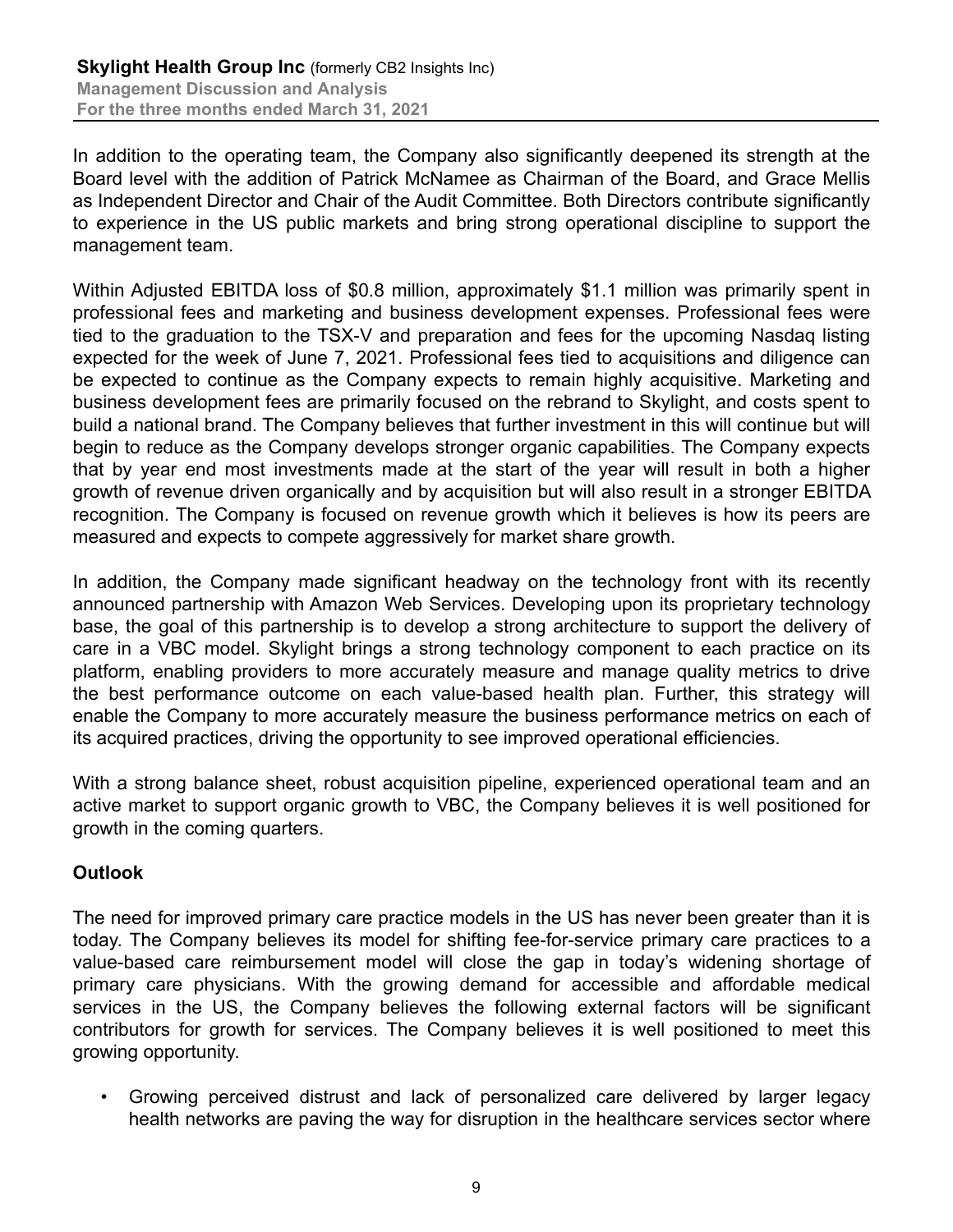**Management Discussion and Analysis**

**For the three months ended March 31, 2021**

quality of care, accessibility and affordability will help create a new model for healthcare delivery.

- The rising cost in healthcare driven by higher acuity hospital services and lack of comprehensive patient care at the primary practice level, is leading national payors and governments to change reimbursement models to VBC which prioritizes quality over volume and holds physicians accountable.
- VBC not only has the opportunity to improve quality of care, lower cost of care management but can also be significantly more financially rewarding for primary care practices willing to share in risk.
- With over 56% of outpatient medical care operated by smaller groups of localized practitioners, and a growing demand for administrative needs to deliver care, the high cost of investment to support a VBC model is prohibitive and a barrier.
- The impact of the pandemic to independent primary care practices, rising levels of chronic care management and an ageing population further amplifies the push for consolidation and support to enable primary care providers to shift to a more profitable and long-term VBC model.
- Continued fragmentation of the primary care services market is leading to more opportunities to acquire disparate primary care clinics at attractive multiples. The Company is developing a robust national platform that not only generates overall efficiencies, but is aimed at integrating technology, access, and capabilities to transform current Fee for Service ("FFS") practices to VBC. The conversion will lead to improved patient health outcomes, improved physician and patient satisfaction scoring, access, and better financial performance through strengthened contracts with payors.

Looking ahead, the Company believes it is well positioned to see growth in three key areas:

# **Acquisition of Primary Care Practice Groups**

- The primary care sector in the US continues to remain highly fragmented with majority of consolidation done by regional and localized healthcare networks. Historically proven to be misaligned with primary care providers, health systems can be seen using practices as feeders to higher acuity service, and traditional private equity consolidators can see these practices as a platform for future sale. There is a growing demand for primary care providers to remain independent, while partnering with the right group to bring scale and capabilities to support a VBC model.
- The Company has already acted on this opportunity with recent acquisitions. The Company has a robust pipeline of targeted deal flow that remains disciplined on price and focus.
- The Company differentiates itself by focusing on primary care practices with a disciplined pricing strategy of acquiring these practices for considerably less than what they would be worth once they make the shift to taking on VBC health plans.
- The Company believes that contingent on an active market, proper access to capital and demand from physicians and payors, that it will remain highly acquisitive as part of its three-pronged growth plan.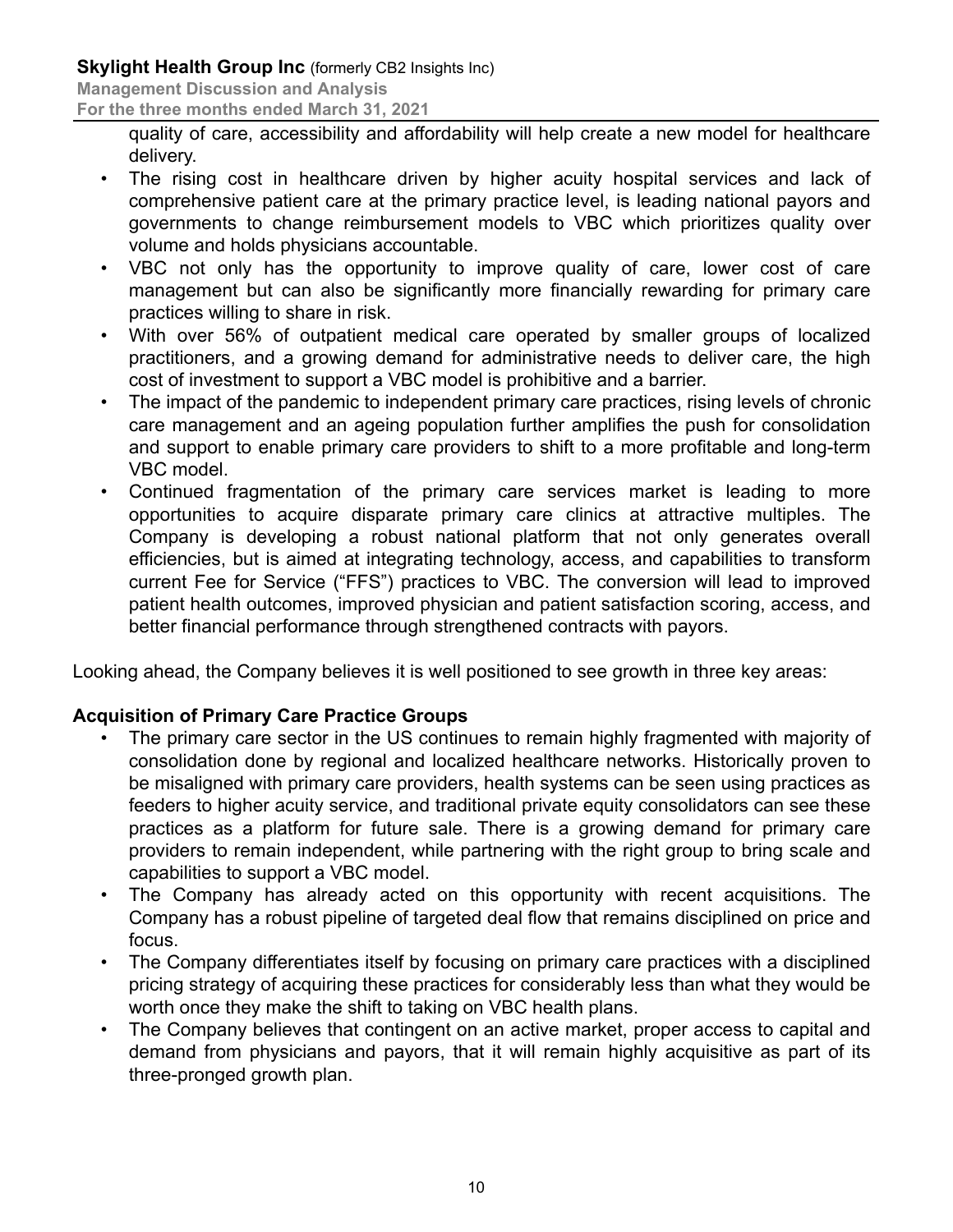### **Developing a Single System of Operation and Clinical Leadership**

- Through a national management platform, the Company is focused on developing efficiencies and operational scale through its network of acquired practices. Nearly 40% of physician practices today seeking to drive towards VBC are partnered with a Management Services Organization (MSO).
- Many providers are not only seeking partnership but acquisition where they can still participate in small levels of ownership and reduce the burden of practice administration.
- SHG, unlike a traditional MSO, acquires practices but brings with it the same infrastructure and support systems that practices can see in a MSO partnership. Through this capability, the Company is focused on driving clinical efficiencies that can lead to improved operations workflows, provider, patient and staff satisfaction and overall clinical profitability growth.
- SHG will focus on a centralized platform enhanced by proprietary technology and data analytical capabilities, assisting practices in managing over 250+ metrics that support both clinical quality and operational KPI's.

### **Conversion from Fee-for-Service to Value-Based-Care**

- The move to VBC continues to accelerate largely driven by payors and government. The shift enables a focus on quality over volume where the primary care provider services to be incented to provide a more comprehensive level of care for patients. This in turn creates improved quality outcomes for the patient improving the management of chronic care illnesses, prevention of future issues and management of downstream costs.
- The shift to value can take an evolutionary process where providers begin by stepping into primary care capitation shifting payment from encounter-based care to a fixed per member per month model (PMPM). In the PMPM model, the provider begins developing the tools and strategies to manage care and cost which can continue to drive them towards more risk sharing with payors and improving on the financial performance of contracts.
- SHG is committed to working with practices early in the conversion process, most of which are currently dominant FFS. FFS practices still represent the majority of practices in the US today.
- Data aggregation, actionable insights, and clinical leadership, combined with improved access, population health management strategies and services for patients will enable these practices to begin the shift to primary care capitation and then into future VBC payment models.
- The move to VBC can lead to significantly improved patient economics for the practice that will further enhance, incent, and improve the quality of care for patients.

#### **Discussion of Operations**

For the three months ended March 31, 2021, the Company has two reportable operating segments related to its software/research business and corporate, and medical services businesses, which also align with the two countries in which it operates, Canada and the United States.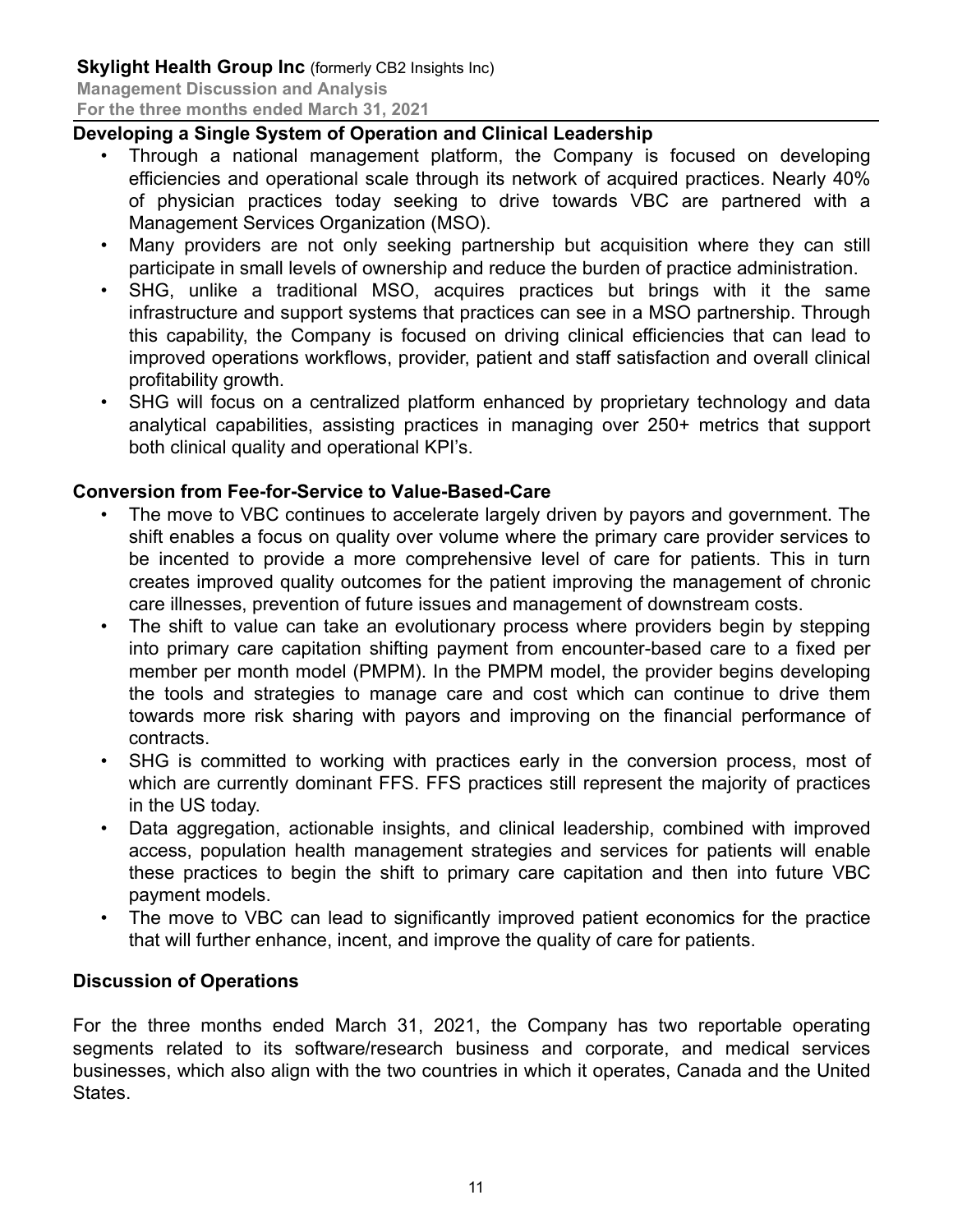#### **Operating results**

|  |  |  |  |                                                                                       | The following is selected financial data derived from the condensed interim consolidated |
|--|--|--|--|---------------------------------------------------------------------------------------|------------------------------------------------------------------------------------------|
|  |  |  |  | financial statements of the Company for the quarters ended Q1 2021 and Q1 to Q4 2020: |                                                                                          |

|                                       | 2021        | 2020        |            |                |               |  |
|---------------------------------------|-------------|-------------|------------|----------------|---------------|--|
|                                       | (Restated)  |             |            |                |               |  |
|                                       | Q1          | Q4          | Q3         | Q <sub>2</sub> | Q1            |  |
| Revenue                               | 4,990,316   | 3,198,600   | 3,310,128  | 3,700,473      | 2,932,026     |  |
| Cost of sales                         | 1,619,772   | 1,029,328   | 964,091    | 1,088,015      | 1,030,331     |  |
| <b>Gross profit</b>                   | 3,370,544   | 2,169,272   | 2,346,037  | 2,612,458      | 1,901,695     |  |
| <b>Operating expenses</b>             |             |             |            |                |               |  |
| Salaries and wages                    | 2,295,977   | 2,457,667   | 1,181,693  | 1,114,755      | 1,390,959     |  |
| Office and administration             | 568,516     | 379,490     | 387,697    | 421,912        | 376,601       |  |
| Marketing and business<br>development | 902,265     | 409,741     | 110,814    | 49,221         | 56,569        |  |
| Professional fees                     | 629,796     | 431,984     | 47,668     | 264,539        | 226,354       |  |
| Rent                                  | 28,009      | 24,612      | 14,985     | 30,861         | 68,119        |  |
| Share-based compensation              | 1,048,659   | 3,812,022   | 217,028    | (30, 473)      | 314,070       |  |
| Depreciation and amortization         | 750,775     | 481,715     | 601,878    | 626,643        | 614,148       |  |
| <b>Total operating expenses</b>       | 6,223,997   | 7,997,231   | 2,561,763  | 2,477,458      | 3,046,820     |  |
| <b>Loss from operations</b>           | (2,853,453) | (5,827,959) | (215, 726) | 135,000        | (1, 145, 125) |  |

#### *Revenue*

The Company's revenue for the three months ended March 31, 2021 and 2020 was \$4,990,316 and \$2,932,026, respectively - a year over year growth of 70%. Revenue for the three months ended March 31, 2021 consisted of clinic revenue amounting to \$4,927,869 (2020: \$2,890,887), contract research revenue from the Canadian operations amounting to \$56,035 (2020: \$26,893) and software licensing fee from the Canadian operations amounting to \$6,412 (2020: \$14,246).

Revenue compared to 2020 increased significantly due to additional revenue being contributed by the clinics acquired during the fiscal year ended December 31, 2020 and the quarter ended March 31, 2021. The new acquisitions contributed \$2,078,428 during the quarter ended March 31, 2021.

#### *Cost of sales*

Cost of sales during the three months ended March 31, 2021 and 2020 totaled \$1,619,772 and \$1,030,331, respectively. The increase in cost of sales is due to new acquisitions during the past fiscal year and the current quarter ended in comparison to Q1 2020 and grew at a similar rate as the growth rate in revenues.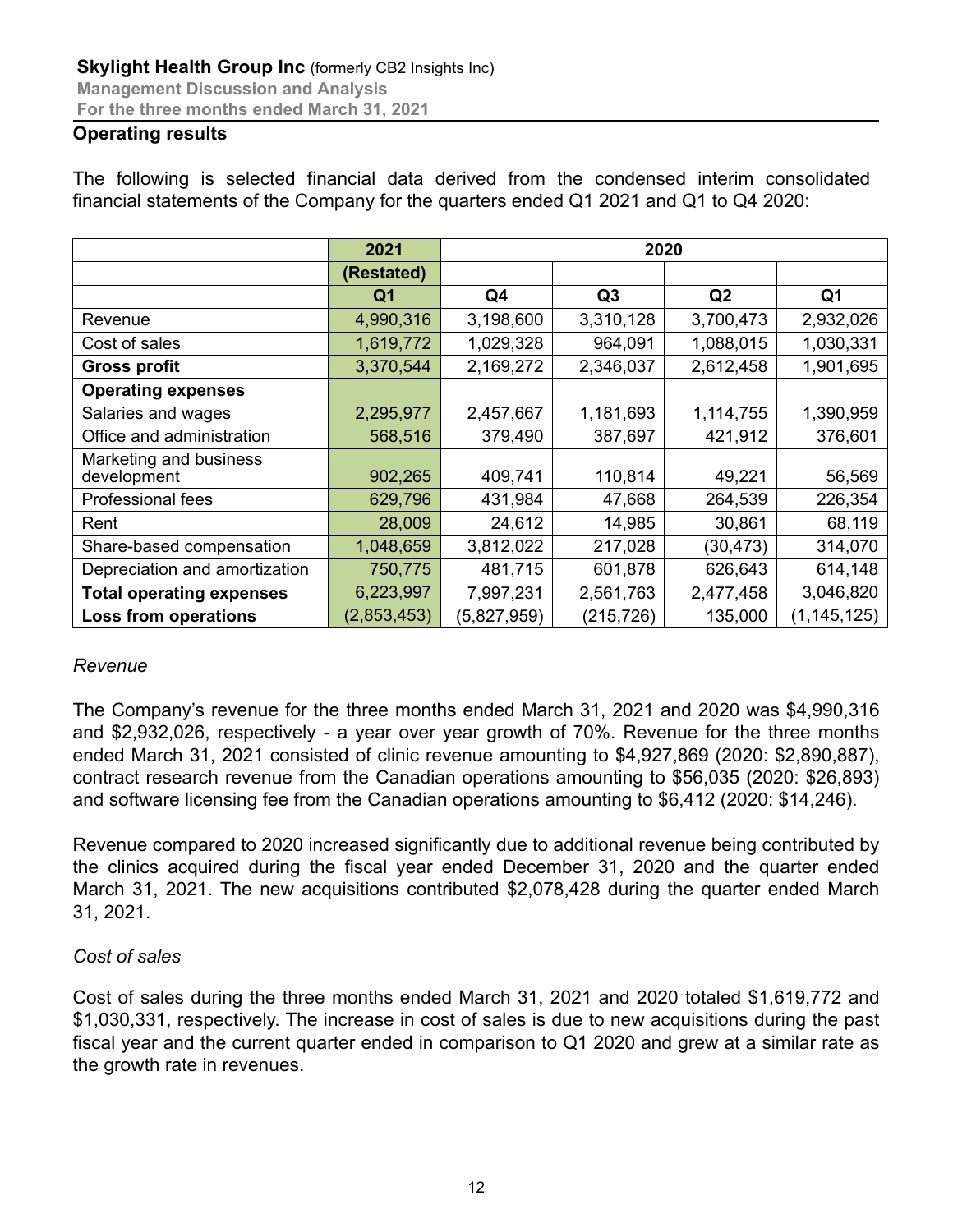#### **Skylight Health Group Inc (formerly CB2 Insights Inc) Management Discussion and Analysis**

**For the three months ended March 31, 2021**

The implementation of technology owned by the Company, including telehealth, improved both time per visit, but also expanded on clinician's availability per hour. This along with continued improvements to operations and workflows lead to a higher gross profit margin of 68% in Q1 2021 compared to 65% in Q1 2020. Cost of sales pertains directly to the US clinical operations and comprises service fees paid to doctors and nurse practitioners.

#### *Operating expenses*

Operating expenses during the three months ended March 31, 2021 and 2020 totaled \$6,223,997 and \$3,046,820, respectively. Operating expenses for the US and Canadian operations during the three months ended March 31, 2021 were \$3,441,973 and \$2,782,024, respectively (2020: \$1,893,834 and \$1,152,986).

Operating expenses increased for the three months ended March 31, 2021 due to increased costs due to the numerous acquisitions made in the current quarter compared to the same quarter in the prior year.

Operating expenses during the three months ended March 31, 2021 primarily comprised salaries and wages on technology, clinical staff and support infrastructure including the call center, accounting and management amounting to \$2,295,977 (2020: \$1,390,959), office and administration expenses amounting to \$568,516 (2020: \$376,601), marketing and business development expenses amounting to \$902,265 (2020: \$56,569), professional fees amounting to \$629,796 (2020: \$226,354), share based compensation amounting to \$1,048,659 (2020: \$314,070), and depreciation and amortization amounting to amounting to \$750,775 (2020: \$614,148).

The Company was committed in 2020 and 2021 to reduce operating expenses realized through efficiencies in technology and economies of scale including those realized from the new acquisitions. As a result, comparing Q1 2021 to Q4 2020, total operating expenses (excluding the effect of share-based compensation) increased by only 24% even though the size of the business increased with additional clinics acquired during the quarter resulting in a 56% increase in revenue.

#### *Net Loss*

During the period ended March 31, 2021 and 2020, the Company recorded a net loss before income taxes amounting to \$2,397,296 and \$983,181, respectively. Net loss in the period ended March 31, 2021 was primarily due to higher marketing and business development, professional fee, and share-based compensation expenses.

The net loss for the period ended March 31, 2021 consisted of (i) revenue of \$4,990,316 and (ii) cost of sales of \$1,619,772 which result in a gross profit of \$3,370,544; (iii) operating expenses of \$6,223,997 which resulted in a loss from operations of \$2,853,453 and (iv) other expenses (income) of \$(456,157) which comprised a gain on the change in fair value of financial instruments of \$(36,486), interest on lease liabilities of \$116,638, foreign exchange loss of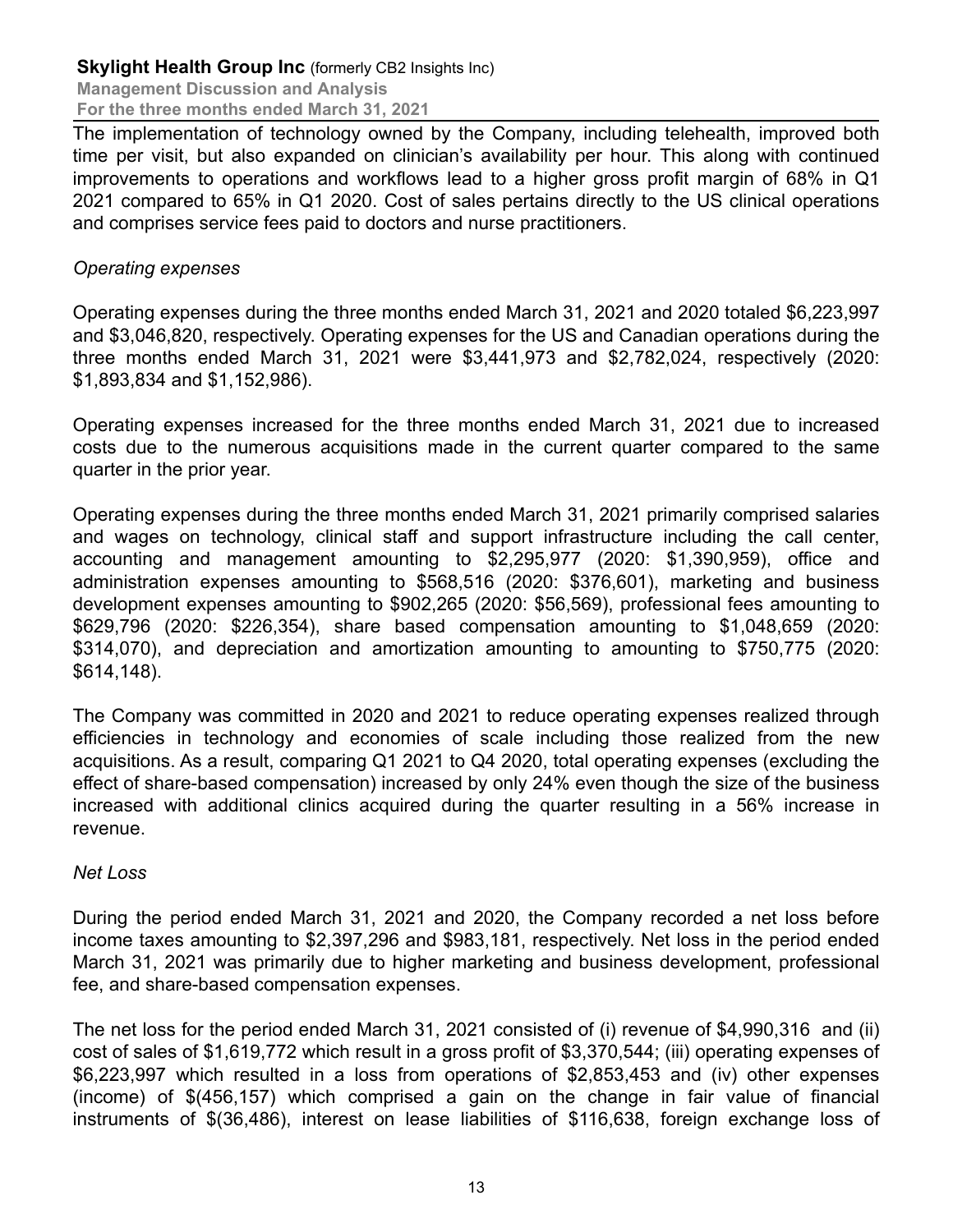**Management Discussion and Analysis For the three months ended March 31, 2021**

\$269,250, accretion on purchase consideration payable and loan payable of \$64,228 and other income of \$(869,787) resulting in a net loss of \$2,397,296.

The net loss for the period ended March 31, 2020 consisted of (i) revenue of \$2,932,026 and (ii) cost of sales of \$1,030,331 which result in a gross profit of \$1,901,695; (iii) operating expenses of \$3,046,820 which resulted in a loss from operations of \$1,145,125 and (iv) other expenses (income) of \$(161,944) which comprised a loss on the change in fair value of financial instruments of \$454,857, interest on lease liabilities of \$48,132 and foreign exchange gain of \$(664,933) resulting in a net loss of \$983,181.

# **Adjusted-EBITDA and Segment Analysis**

Adjusted EBITDA loss for the three months ended March 31, 2021 was \$759,658 compared to an Adjusted EBITDA loss of \$603,134 for the comparative period. The increase was due to higher marketing and business development and professional fees in preparation for the anticipated listing on the Nasdaq.

The MD&A makes references to certain non-IFRS measures, including certain industry metrics. These metrics and measures are not recognized measures under IFRS, do not have meanings prescribed under IFRS and are as a result unlikely to be comparable to similar measures presented by other companies. These measures are provided as information complimentary to those IFRS measures by providing a further understanding of our operating results from the perspective of management. As such, these measures should not be considered in isolation or in lieu of review of our financial information reported under IFRS. This MD&A uses non-IFRS measures including "EBITDA", "adjusted EBITDA". EBITDA, and adjusted EBITDA are commonly used operating measures in the industry but may be calculated differently compared to other companies in the industry. These non-IFRS measures, including the industry measures, are used to provide investors with supplementary measures of our operating performance that may not otherwise be apparent when relying solely on IFRS metrics.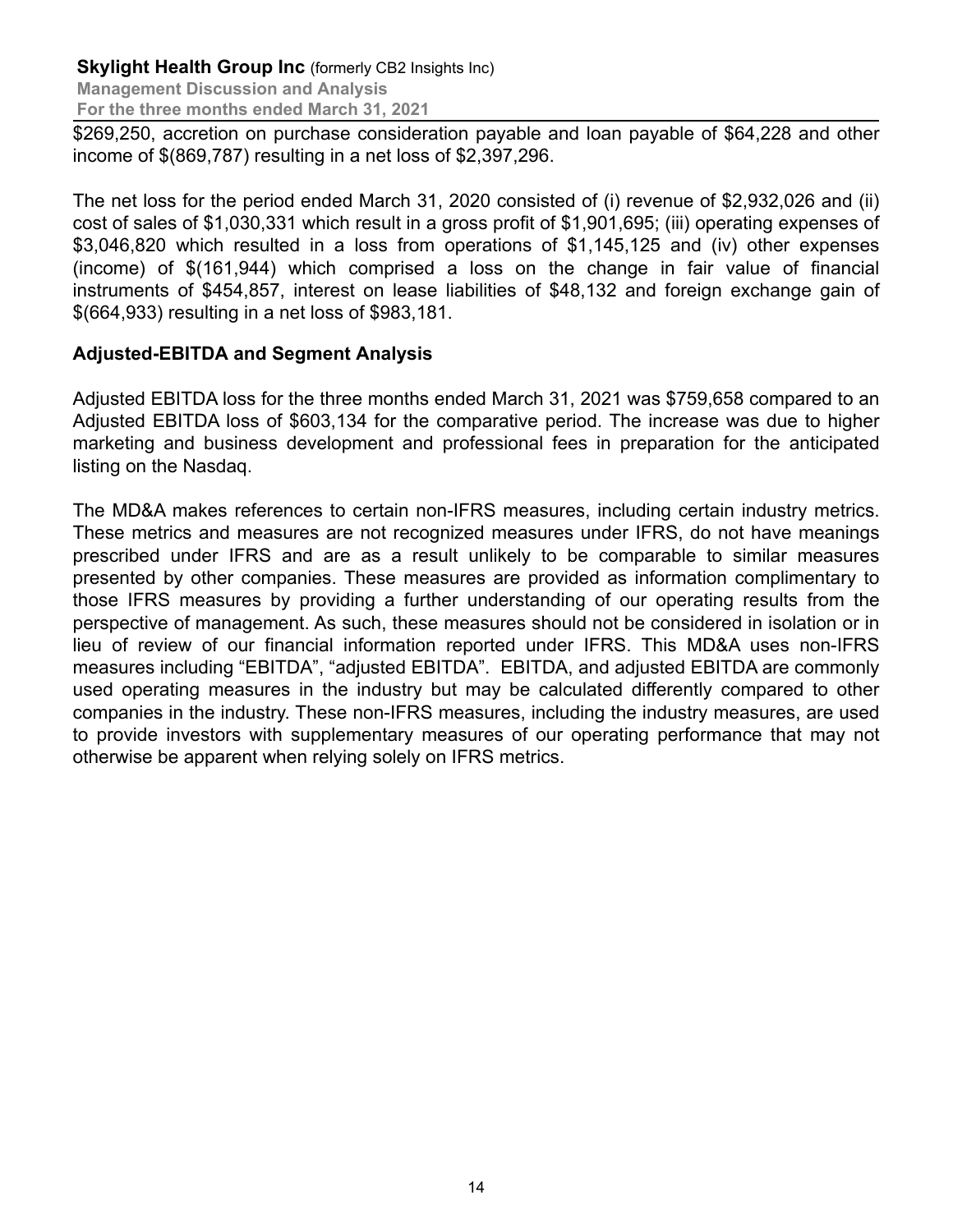**Management Discussion and Analysis**

**For the three months ended March 31, 2021**

*Reconciliation of Segment-wise Adjusted EBITDA to Loss from operations*

|                                                               | Three months ended March 31,        |                                          |              |                                     |                                          |               |  |  |  |
|---------------------------------------------------------------|-------------------------------------|------------------------------------------|--------------|-------------------------------------|------------------------------------------|---------------|--|--|--|
|                                                               | (Restated)                          |                                          |              |                                     |                                          |               |  |  |  |
| \$                                                            |                                     | 2021                                     |              | 2020                                |                                          |               |  |  |  |
|                                                               | <b>USA</b><br>(Medical<br>Services) | Canada<br>(Software<br>and<br>Corporate) | <b>Total</b> | <b>USA</b><br>(Medical<br>Services) | Canada<br>(Software<br>and<br>Corporate) | <b>Total</b>  |  |  |  |
| Income (loss) from<br>operations                              | (133, 876)                          | (2,719,577)                              | (2,853,453)  | (33, 278)                           | (1, 111, 847)                            | (1, 145, 125) |  |  |  |
| Depreciation,<br>amortization<br>(Note 1)                     | 585,506                             | 165,269                                  | 750,775      | 369,141                             | 245,007                                  | 614,148       |  |  |  |
| Share based<br>compensation<br>(Note 1)                       |                                     | 1,048,659                                | 1,048,659    |                                     | 314,070                                  | 314,070       |  |  |  |
| Capitalization of<br>software<br>development cost<br>(Note 2) |                                     | (143, 815)                               | (143, 815)   |                                     | (122, 609)                               | (122, 609)    |  |  |  |
| Capitalization of<br>lease payments<br>(Note 2)               | (305, 990)                          | (10, 157)                                | (316, 147)   | (249, 306)                          | (14, 312)                                | (263, 618)    |  |  |  |
| Acquisition costs<br>(Note 3)                                 |                                     | 33,023                                   | 33,023       |                                     |                                          |               |  |  |  |
| Nasdag and TSX-V<br>listing cost (Note 4)                     |                                     | 28,165                                   | 28,165       |                                     |                                          |               |  |  |  |
| Corporate marketing<br>cost (Note 5)                          |                                     | 693,135                                  | 693,135      |                                     |                                          |               |  |  |  |
| <b>Adjusted EBITDA</b>                                        | 145,640                             | (905, 298)                               | (759,658)    | 86,557                              | (689, 691)                               | (603, 134)    |  |  |  |

#### Note 1

Depreciation, amortization, and share-based compensation are non-cash items which are typically excluded to arrive at EBITDA. To calculate Adjusted EBITDA, the Company adjusts all material non-cash items which do not reflect operational performance of the business.

#### Note 2

Capitalizations have been included as an expense in the calculation of Adjusted EBITDA because these expenses either relate to payroll or the Company's leased properties and are not part of the condensed interim consolidated statement of loss and comprehensive loss. The Company believes that these are operational expenses and should be adjusted to arrive at Adjusted EBITDA.

# Note 3

Acquisition costs in relation to Rocky Mountain have been included as an adjustment to EBITDA given the size and magnitude of Rocky Mountain versus the other acquisitions which the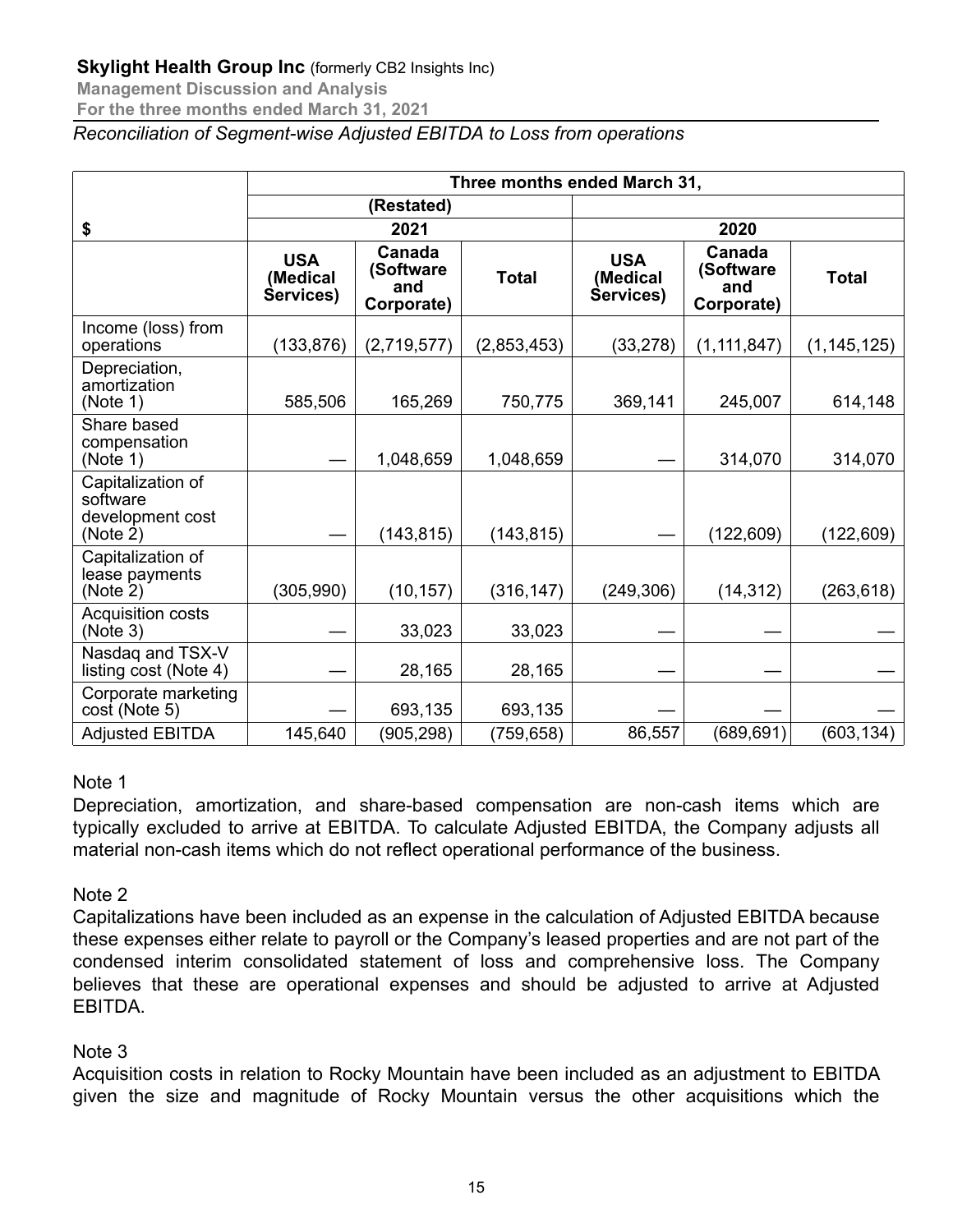**Management Discussion and Analysis For the three months ended March 31, 2021**

Company has completed. Given the nature of these costs, they have been included in the adjusted EBITDA calculation.

#### Note 4

Nasdaq and TSX-V listing costs have been added back in the adjusted EBITDA calculation given they are not an operational recurring expense for the Company and therefore adjusted to calculate adjusted EBITDA.

#### Note 5

Certain corporate marketing costs have been added back in the adjusted EBITDA calculation given they are not an operational recurring expense for the Company as the Company rebrands and builds a national brand and therefore adjusted to calculate adjusted EBITDA

#### **Financial Position**

#### *Significant Assets*

|                                    | (Restated)     |                          |
|------------------------------------|----------------|--------------------------|
|                                    | March 31, 2021 | <b>December 31, 2020</b> |
|                                    | \$             |                          |
| Cash                               | 15,247,699     | 20,051,734               |
| <b>Trade and other receivables</b> | 1,752,499      | 528,827                  |
| <b>Computer software</b>           | 1,088,041      | 1,129,117                |
| Other intangible assets            | 10,674,859     | 5,344,131                |
| Goodwill                           | 4,140,120      | 2,224,432                |
| <b>Right of use assets</b>         | 6,145,058      | 1,325,087                |

The Company's total assets as of March 31, 2021 were \$42,405,814 (December 31, 2020: \$31,472,077). These assets were mainly comprised of cash amounting to \$15,247,699 (December 31, 2020: \$20,051,734), trade and other receivables amounting to \$1,752,499 (December 31, 2020: \$528,827), computer software amounting to \$1,088,041 (December 31, 2020: \$1,129,117), other intangible assets amounting to \$10,674,859 (December 31, 2020: \$5,344,131), goodwill amounting to \$4,140,120 (December 31, 2020: \$2,224,432) and right of use assets amounting to \$6,145,058 (December 31, 2020: \$1,325,087). The significant increase in right of use assets is due to leases of newly acquired clinics. Significant decrease in cash is due to cash flows used by operations together with cash utilized in the acquisition of the new clinics.

#### *Outstanding share information*

As at March 30, 2022, the date of the MD&A, the Company had following outstanding number of common shares, warrants and stock options: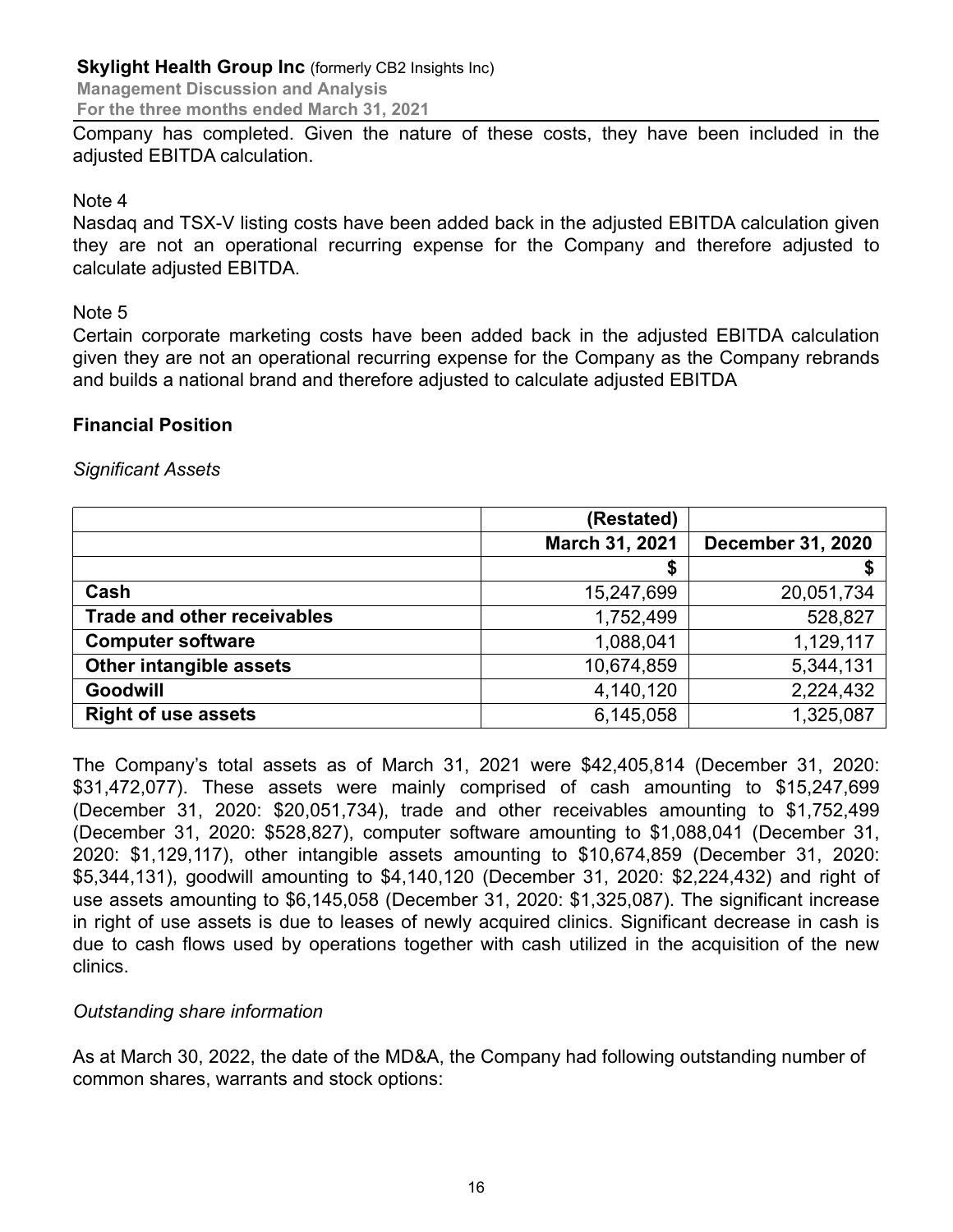**Management Discussion and Analysis For the three months ended March 31, 2021**

|                         | #          |
|-------------------------|------------|
| Common shares           | 39,450,260 |
| <b>Preferred shares</b> | 275,000    |
| Restricted share units  | 125,800    |
| Deferred share units    | 93,518     |
| Warrants                | 3,585,442  |
| Options                 | 2,359,228  |

#### **Liquidity and Capital Resources**

| <b>Period Ended March 31,</b>         | 2021        | 2020       |
|---------------------------------------|-------------|------------|
|                                       |             |            |
| Cash used in operating activities     | (1,677,697) | (3,389)    |
| Cash used in investing activities     | (1,412,953) | (122, 609) |
| Cash provided by financing activities | 976,169     | 139,741    |

As at March 31, 2021, the Company had a cash balance of \$15,247,699 (March 31, 2020: \$200,307). Increase in cash was due to cash provided by financing activities amounting to \$976,169 (March 31, 2020: \$139,741), offset by cash utilized in operations amounting to \$1,677,697 (March 31, 2020: \$3,389), cash utilized in software development amounting to \$104,166 (March 31, 2020: \$122,609), purchase consideration paid in the amount of \$1,274,926 (March 31, 2020: \$nil) and a foreign currency exchange impact of \$76,946 (March 31, 2020: \$56,291).

Adjustments to arrive at operating cash flow for the period ended March 31, 2021 include adjustment for depreciation and amortization of \$750,775 (March 31, 2020: \$614,148), unrealized foreign exchange loss of \$87,119 (March 31, 2020: gain of \$670,156), accretion on purchase consideration payable and loan payable amounting to \$64,228 (March 31, 2020: \$nil), interest on lease liabilities of \$116,638 (March 31, 2020: \$48,132), share-based compensation of \$1,048,659 (March 31, 2020: \$314,070), adjustment for change in fair value of financial instruments amounting to \$36,486 (March 31, 2020: loss \$454,857), other income related to the forgiveness of the loan payable amounting to \$866,637 (March 31, 2020: \$nil), other income related to gain on disposal of furniture and equipment amounting to \$3,150 (March 31, 2020: \$nil), and the change in non-cash working capital balances due to decrease (increase) of inventories of \$34 (March 31, 2020: \$4,520), decrease (increase) in trade and other receivables of \$(1,076,008) (March 31, 2020: \$18,275), decrease (increase) in prepaid expenses of \$305,554 (March 31, 2020: \$11,912), increase (decrease) in accounts payable and accrued liabilities of \$328,873 (March 31, 2020: \$184,034). The increase in cash utilized from operations during the period ended March 31, 2021 compared to March 31, 2020 is attributable to higher net loss during the period ended March 31, 2021.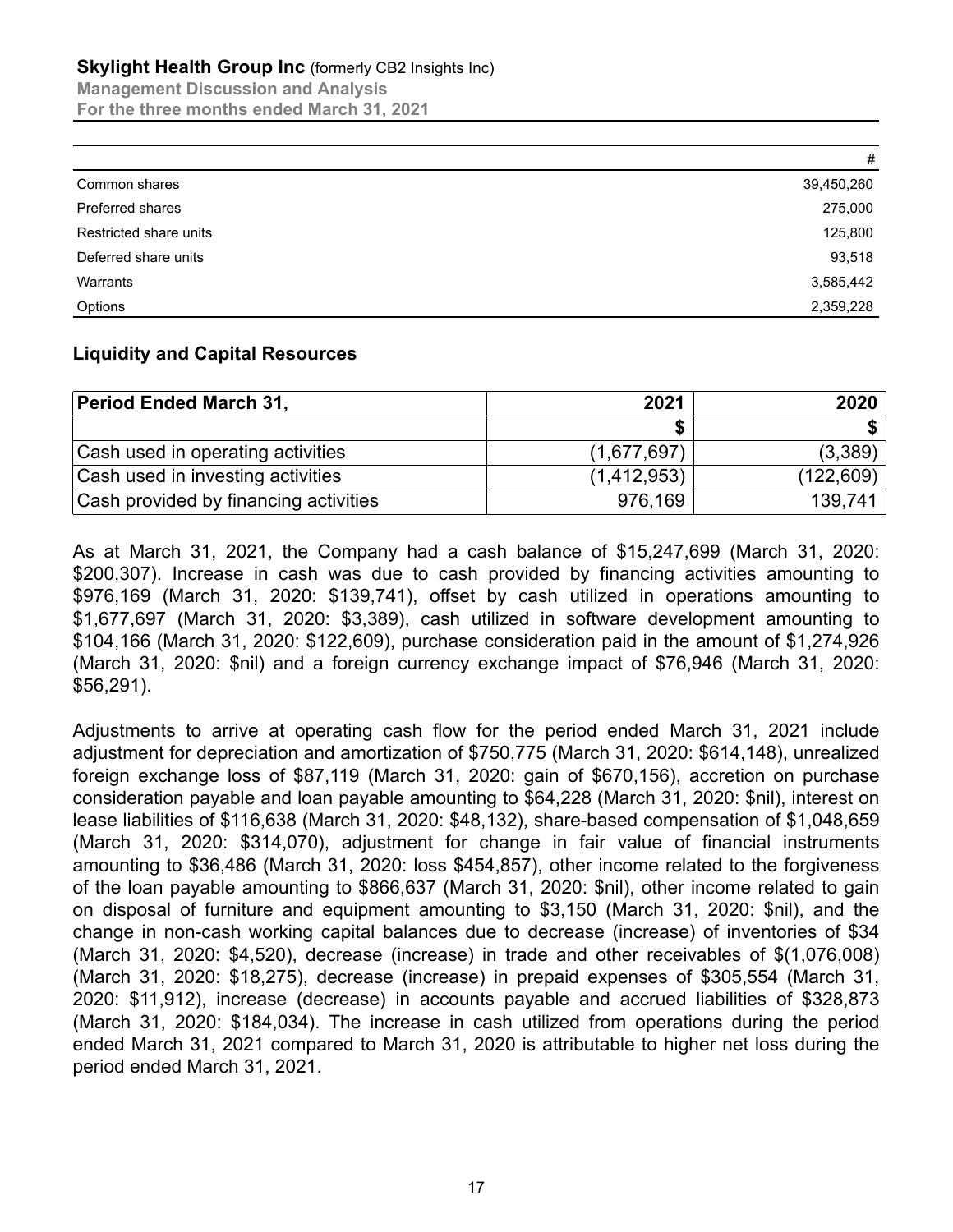The Company's cash used in investing activities for the period ended March 31, 2021 was \$1,412,953 (March 31, 2020: \$122,609). The increase was primarily due to the purchase consideration paid related to the Q1 2021 acquisitions.

The Company's financing activities in the period ended March 31, 2021 comprised raising net proceeds of \$1,292,316 from exercises of warrants and options, partially offset by the payment of principal and interest on lease liabilities amounting to \$316,147 on the company's leased premises.

During the period ended March 31, 2020, the Company raised \$407,950 through share issuance and exercise of warrants and options, partially offset by payment of principal and interest on lease liabilities amounting to \$263,617 on the company's leased premises and repayment of related party loan amounting to \$4,592.

As at March 31, 2021, the Company had a working capital surplus of \$11,361,673 (December 31, 2020: \$18,646,616). The working capital position has reduced primarily due to payments made for new and prior acquisitions as per their acquisition agreements.

Subsequent to the period end, the Company, in accordance with previously announced plans, used \$11,835,610 (US\$9,412,015) of cash as purchase consideration and transaction costs related to four clinical acquisitions.

The unaudited condensed interim consolidated financial statements of the Company for the three months ended March 31, 2021 have been prepared on a going concern basis in accordance with IFRS. The going concern basis of presentation assumes that the Company will continue in operation for the foreseeable future and be able to realize its assets and discharge its liabilities and commitments in the normal course of business. The Company is subject to numerous risk factors that may impact its ability as a going concern, such as, but not limited to, governmental regulations, currency fluctuations, operational risks and extended and unforeseen issues resulting from the current COVID-19 pandemic.

Although the Company has been successful in raising funds to date, there can be no assurance that adequate or sufficient funding will be available in the future or available under terms acceptable to the Company, or that the Company will be able to generate sufficient returns from operations. The ability of the Company to continue as a going concern and to realize the carrying value of its assets and discharge its liabilities and commitments when due is dependent on the Company generating revenue and debt and/or equity financing sufficient to fund its cash flow needs. The Company is not currently eligible to raise funds using a registration statement in the United States. These circumstances indicate the existence of a material uncertainty that may raise substantial doubt on the ability of the Company to meet its obligations as they come due, and accordingly the appropriateness of the use of the accounting principles applicable to a going concern.

The condensed interim consolidated financial statements do not reflect adjustments that would be necessary if the going concern assumption were not appropriate. If the going concern basis were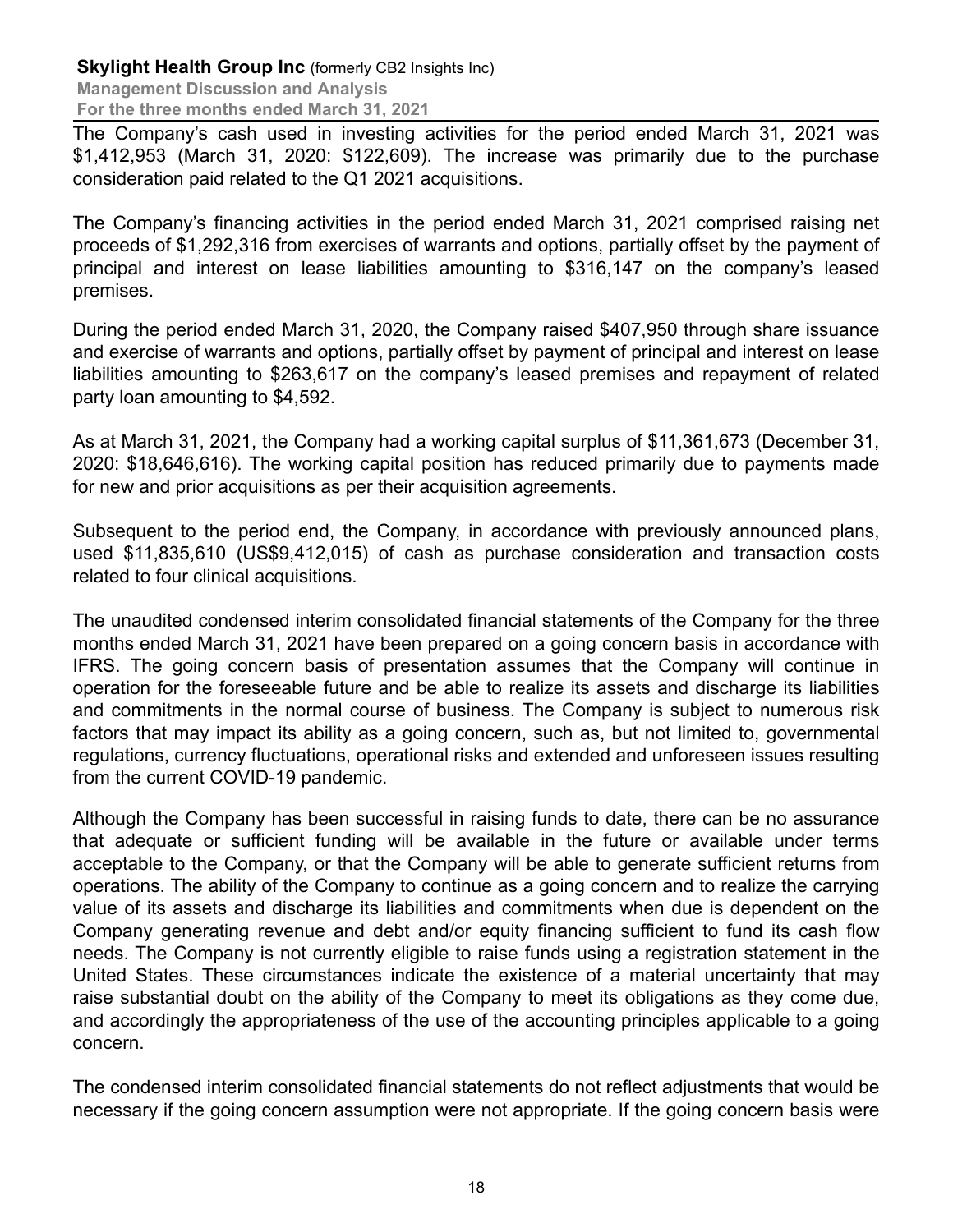not appropriate for these consolidated financial statements, then adjustments would be necessary in the carrying value of the assets and liabilities, the reported revenue and expenses and the classifications used in the consolidated statement of financial position. Such differences in amounts could be material.

The assessment of material uncertainties related to events and circumstances that may raise substantial doubt on the Company's ability to continue as a going concern involves significant judgment. In making this assessment, management considers all relevant information, as described above.

#### **Off-Balance Sheet Arrangements**

The Company does not have any off-balance sheet arrangements from the date of its incorporation to the date of this MD&A.

#### **Related Party Transactions**

Key management personnel include those persons having authority and responsibility for planning, directing, and controlling the activities of the Company. The Company's key management currently consists of the Company's directors and officers.

Salaries and short-term benefits of key management personnel for the period ended March 31, 2021 amounted to \$222,656 (for the period ended March 31, 2020: \$103,385).

Share-based compensation of key management personnel for the period ended March 31, 2021 amounted to \$87,656 (for the period ended March 31, 2020: \$142,078).

The amounts are the amounts recognized as an expense during the reporting period related to key management personnel.

#### **New accounting standards issued but not yet effective**

# Amendments to IAS 1 - Presentation of financial statements ("IAS 1")

In January 2020, the IASB issued Classification of Liabilities as Current or Non-current (Amendments to IAS 1). The amendments aim to promote consistency in applying the requirements by helping companies determine whether debt and other liabilities with an uncertain settlement date should be classified as current (due or potentially due to be settled within one year) or non-current. The amendments include clarifying the classification requirements for debt a Company might settle by converting it into equity. The amendments are effective for annual reporting periods beginning on or after January 1, 2023, with earlier application permitted. The Company is currently evaluating the impact of this amendment.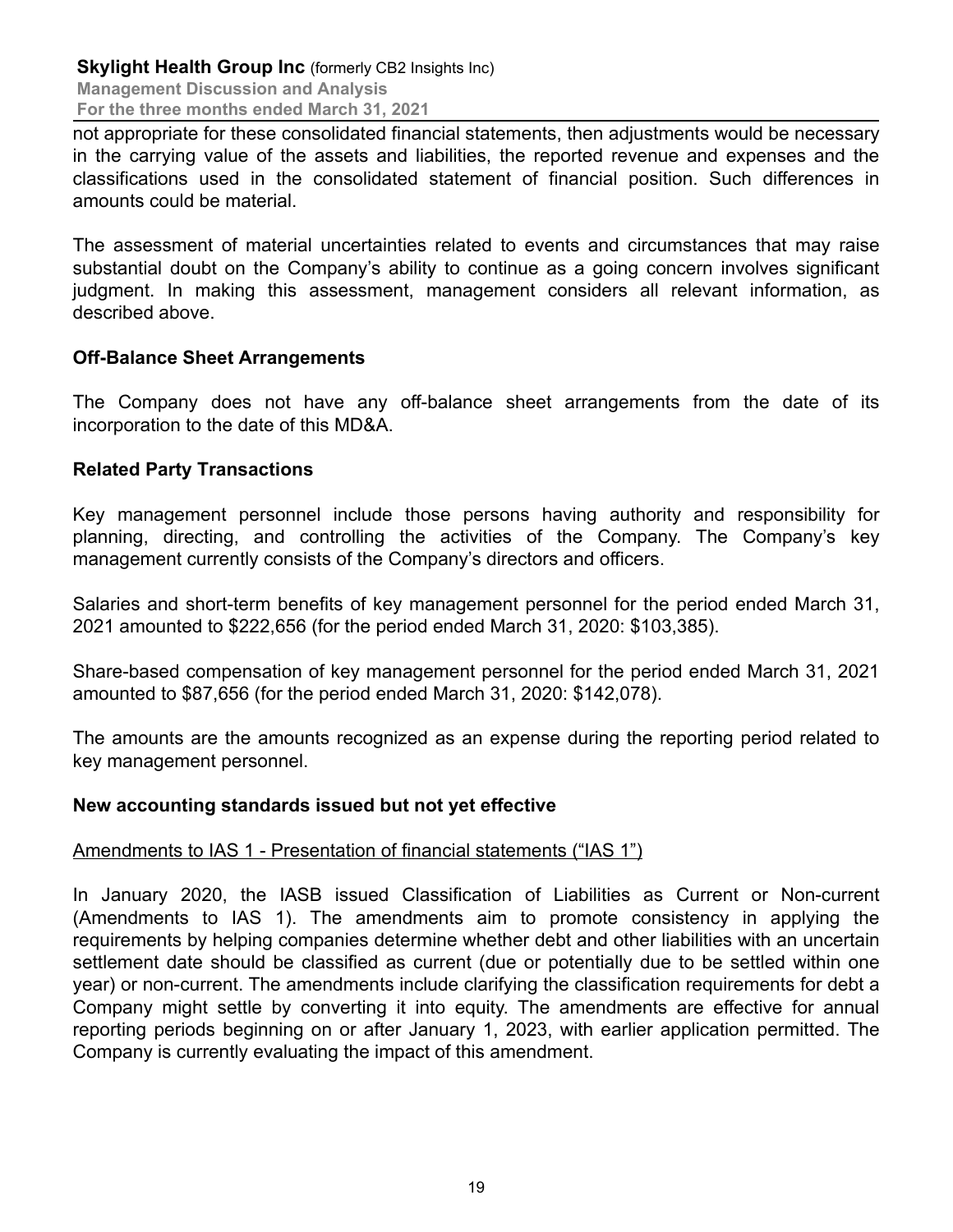#### **Use of estimates and judgments**

The preparation of the financial statements requires management to make judgments, estimates and assumptions that affect the application of accounting policies and the reported amounts of assets and liabilities at the date of the financial statements and reporting amounts of revenues and expenses during the reporting period. Estimates and assumptions are continually evaluated and are based on management's experience and other factors, including expectations of future events that are believed to be reasonable under the circumstances. However, actual outcomes may differ materially from these estimates.

The estimates and underlying assumptions are reviewed on an ongoing basis. Revisions to accounting estimates are generally recognized in the period in which the estimates are revised.

Our significant judgments, estimates and assumptions are disclosed in note 3 of the audited consolidated financial statements for the year ended December 31, 2020.

#### **Risk Factors**

The following section describes specific and general risks that could affect the Company. These risks and uncertainties are not the only ones the Company is facing. Additional risks and uncertainties not presently known to the Company, or that it currently deems immaterial, may also impair its operations. If any such risks actually occur, the business, financial condition, liquidity, and results of the Company's operations could be materially adversely affected. The risk factors described below should be carefully considered by readers.

#### *Limited Operating History*

The Company, while incorporated in November 2014, began carrying on business in 2017 and has only very recently begun to generate revenue. The Company is therefore subject to many of the risks common to early-stage enterprises, including under-capitalization, cash shortages, limitations with respect to personnel, financial, and other resources, and lack of revenues. There is no assurance that the Company will be successful in achieving a return on shareholders' investment and likelihood of success must be considered in light of the early stage of operations.

#### *Going Concern*

The Company has historically not generated cash flow from operations. The Company is devoting significant resources to its business, however there can be no assurance that it will generate positive cash flow from operations in the future. The Company may continue to incur negative consolidated operating cash flow and losses. For the quarter ended March 31, 2021, the Company had negative cash flows from operations of \$1,677,697 and reported a net loss of \$2,397,296. To the extent that the Company has negative cash flow in future periods, the Company may need to deploy a portion of its cash reserves to fund such negative cash flow.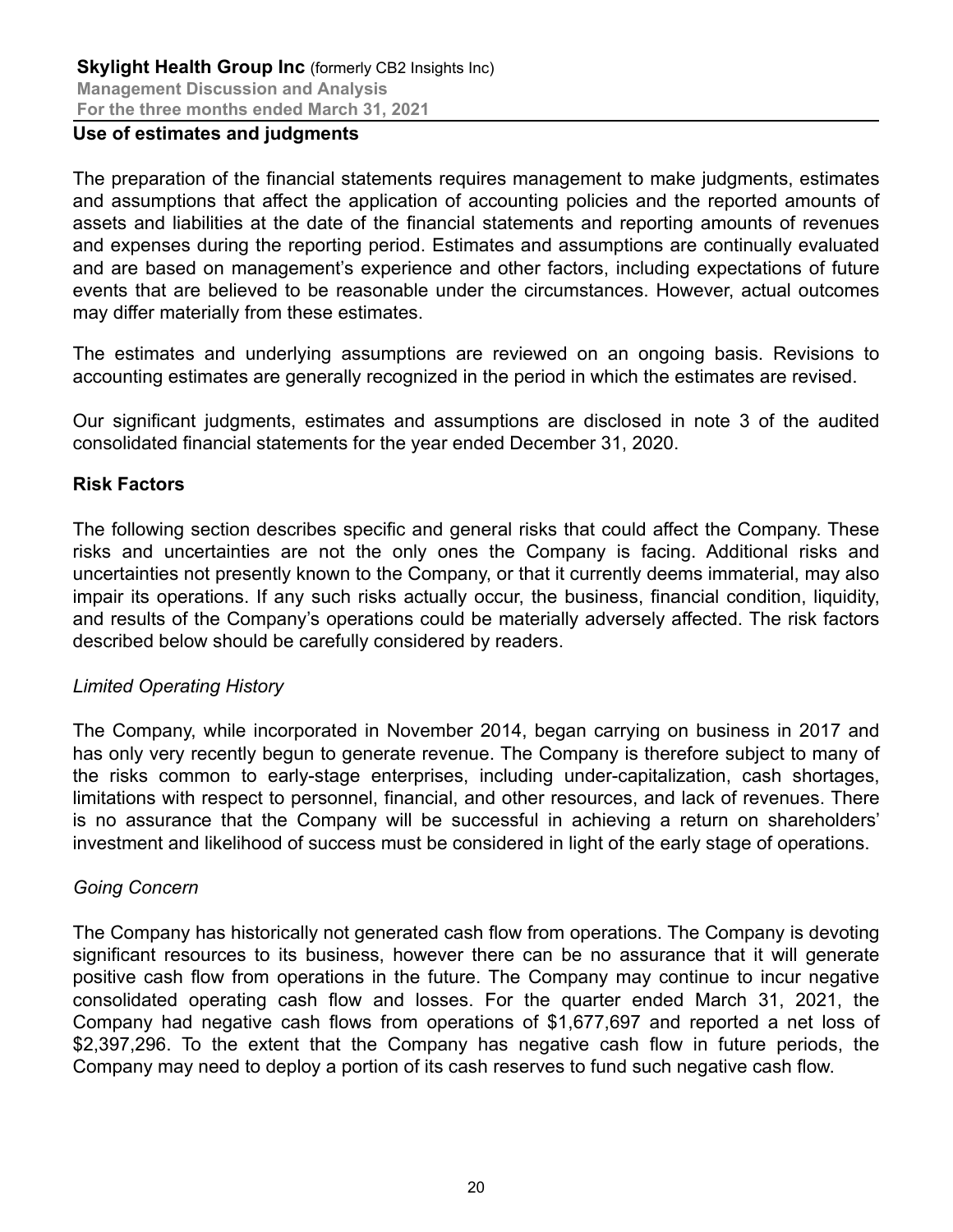*Risks Associated with Acquisitions*

As part of the Company's overall business strategy, the Company may pursue strategic acquisitions designed to expand its operations in both existing and new jurisdictions. Future acquisitions may expose it to potential risks, including risks associated with: (a) the integration of new operations, services and personnel; (b) unforeseen or hidden liabilities; the diversion of resources from the Company's existing business and technology; (d) potential inability to generate sufficient revenue to offset new costs; (e) the expenses of acquisitions; or (f) the potential loss of or harm to relationships with both employees and existing users resulting from its integration of new businesses. In addition, any proposed acquisitions may be subject to regulatory approval.

#### *The Company is dependent on its relationships with the Skylight Health PCs*

The Company is dependent on its relationships with the "Skylight Health PCs", which are affiliated professional entities that the Company does not own, to provide healthcare services, and the Company's business would be harmed if those relationships were disrupted or if the arrangements with the Skylight Health PCs become subject to legal challenges.

A prohibition on the corporate practice of medicine by statute, regulation, board of medicine, attorney general guidance, or case law, exists in certain of the U.S. states in which the Company operates. These laws generally prohibit the practice of medicine by lay persons or entities and are intended to prevent unlicensed persons or entities from interfering with or inappropriately influencing providers' professional judgment. Due to the prevalence of the corporate practice of medicine doctrine, including in certain of the states where the Company conducts its business, it does not own the Skylight Health PCs and contracts for healthcare provider services for its members through administrative services agreements ("ASAs") with such entities and controls these entities through succession agreements with the providers. As a result, the Company's ability to receive cash fees from the Skylight Health PCs is limited to the fair market value of the services provided under the ASAs. To the extent the Company's ability to receive cash fees from the Skylight Health PCs is limited, the Company's ability to use that cash for growth, debt service or other uses at the Skylight Health PC may be impaired and, as a result, the Company's results of operations and financial condition may be adversely affected.

The Company's ability to perform medical and digital health services in a particular U.S. state is directly dependent upon the applicable laws governing the practice of medicine, healthcare delivery and fee splitting in such locations, which are subject to changing political, regulatory, and other influences. The extent to which a U.S. state considers particular actions or relationships to constitute the practice of medicine is subject to change and to evolving interpretations by medical boards and state attorneys general, among others, each of which has broad discretion. There is a risk that U.S. state authorities in some jurisdictions may find that the Company's contractual relationships with the Skylight Health PCs, which govern the provision of medical and digital health services and the payment of administrative and operations support fees, violate laws prohibiting the corporate practice of medicine and fee splitting. The extent to which each state may consider particular actions or contractual relationships to constitute improper influence of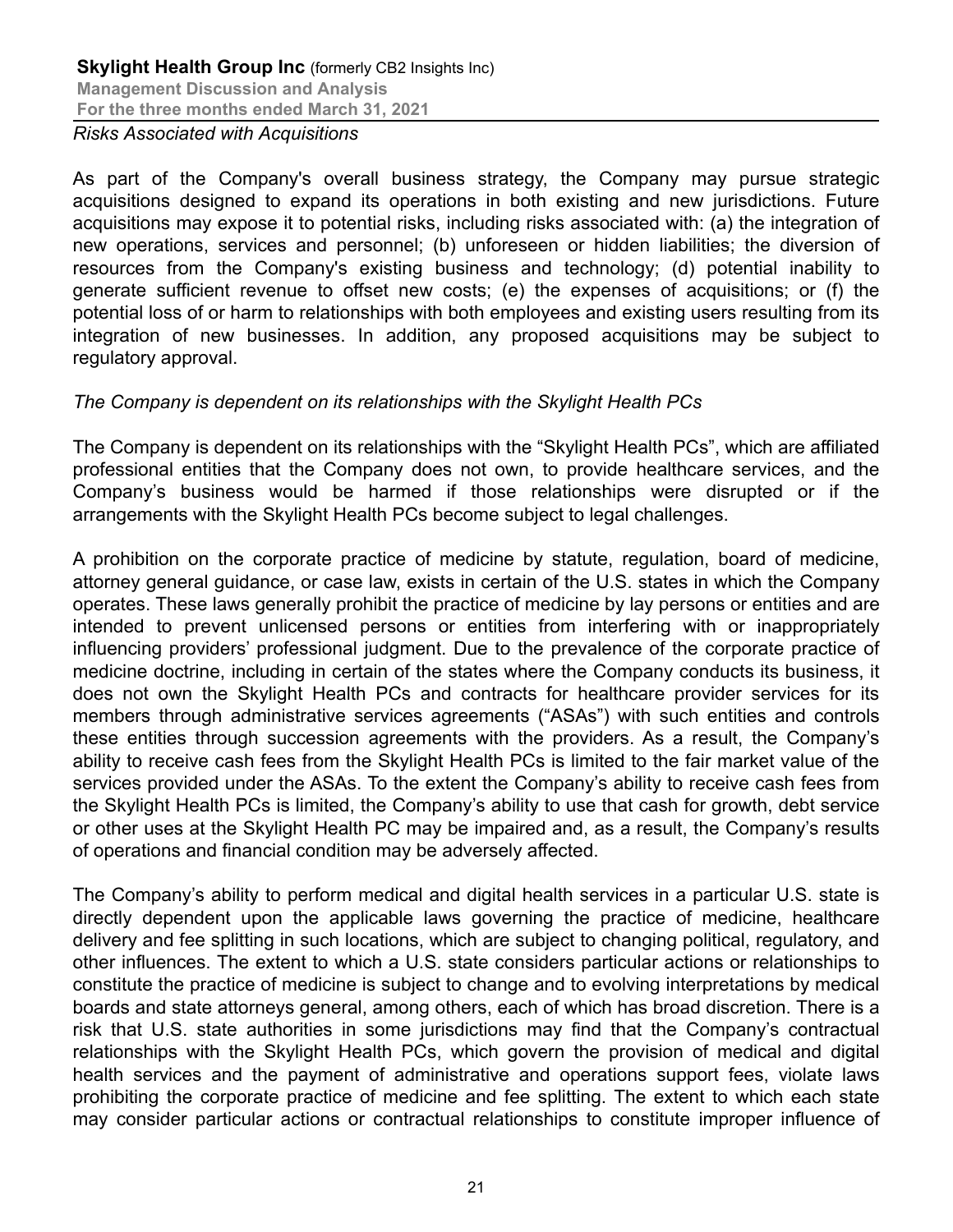**Management Discussion and Analysis For the three months ended March 31, 2021**

professional judgment varies across the states and is subject to change and to evolving interpretations by state boards of medicine and state attorneys general, among others. Accordingly, the Company must monitor its compliance with laws in every jurisdiction in which it operates on an ongoing basis, and the Company cannot provide assurance that its activities and arrangements, if challenged, will be found to be in compliance with the law. Additionally, it is possible that the laws and rules governing the practice of medicine, including the provision of digital health services, and fee splitting in one or more jurisdictions may change in a manner adverse to the Company's business. While the ASAs prohibit the Company from controlling, influencing or otherwise interfering with the practice of medicine at each Skylight Health PC, and provide that physicians retain exclusive control and responsibility for all aspects of the practice of medicine and the delivery of medical services, there can be no assurance that the Company's contractual arrangements and activities with the Skylight Health PCs will be free from scrutiny from U.S. state authorities, and the Company cannot guarantee that subsequent interpretation of the corporate practice of medicine and fee splitting laws will not circumscribe the Company's business operations. State corporate practice of medicine doctrines also often impose penalties on physicians themselves for aiding the corporate practice of medicine, which could discourage providers from participating in the Company's network of physicians. If a successful legal challenge or an adverse change in relevant laws were to occur, and the Company was unable to adapt its business model accordingly, the Company's operations in affected jurisdictions would be disrupted, which could harm its business.

# *Operational Risks*

The Company will be affected by a number of operational risks and the Company may not be adequately insured for certain risks, including: labour disputes; catastrophic accidents; fires; blockades or other acts of social activism; changes in the regulatory environment; impact of noncompliance with laws and regulations; natural phenomena, such as inclement weather conditions, floods, earthquakes and ground movements. There is no assurance that the foregoing risks and hazards will not result in personal injury or death, environmental damage, adverse impacts on the Company's operation, costs, monetary losses, potential legal liability, and adverse governmental action, any of which could have an adverse impact on the Company's future cash flows, earnings, and financial condition. Also, the Company may be subject to or affected by liability or sustain loss for certain risks and hazards against which the Company cannot insure or which the Company may elect not to insure because of the cost. This lack of insurance coverage could have an adverse impact on the Company's future cash flows, earnings, results of operations and financial condition.

# *Financial Projections May Prove Materially Inaccurate or Incorrect*

The Company's financial estimates, projections and other forward-looking information accompanying this document were prepared by the Company without the benefit of reliable historical industry information or other information customarily used in preparing such estimates, projections and other forward-looking statements. Such forward-looking information is based on assumptions of future events that may or may not occur, which assumptions may not be disclosed in such documents. Investors should inquire of the Company and become familiar with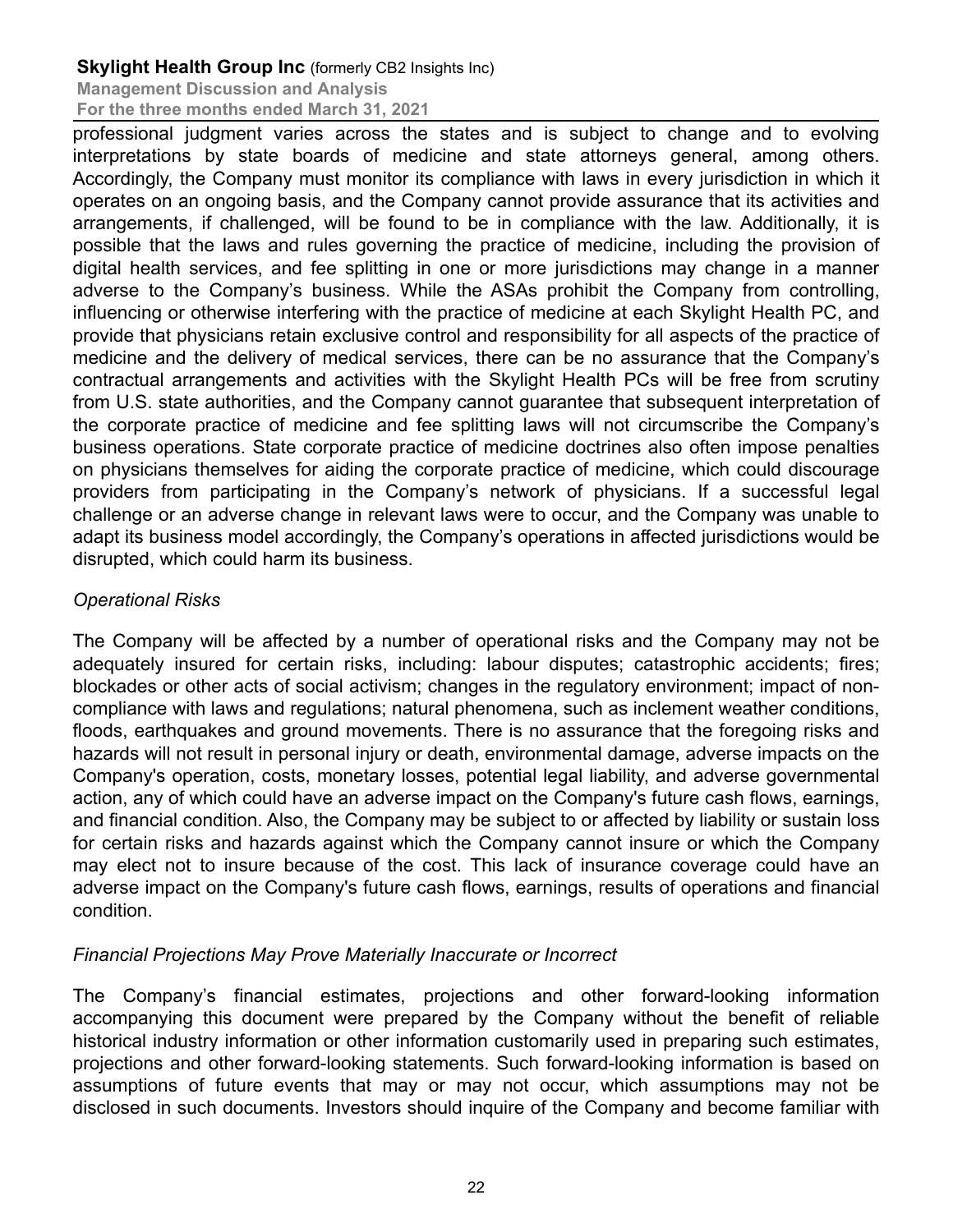the assumptions underlying any estimates, projections or other forward-looking statements. Projections are inherently subject to varying degrees of uncertainty and their achievability depends on the timing and probability of a complex series of future events.

There is no assurance that the assumptions upon which these projections are based will be realized. Actual results may differ materially from projected results for a number of reasons including increases in operating expenses, changes or shifts in regulatory rules, undiscovered and unanticipated adverse industry and economic conditions, and unanticipated competition. Accordingly, investors should not rely on any projections to indicate the actual results the Company and its subsidiaries might achieve.

### *Difficulty to Forecast*

The Company must rely largely on its own market research to forecast sales as detailed forecasts are not generally obtainable from other sources at this early stage of the Company's business. A failure in the demand for its services to materialize as a result of competition, technological change or other factors could have a material adverse effect on the business, results of operations, and financial condition of the Company.

### *Public Health Crises such as the COVID-19 Pandemic and other Uninsurable Risks*

Events in the financial markets have demonstrated that businesses and industries throughout the world are very tightly connected to each other. General global economic conditions seemingly unrelated to the Company or to the medical health services sector, including, without limitation, interest rates, general levels of economic activity, fluctuations in the market prices of securities, participation by other investors in the financial markets, economic uncertainty, national and international political circumstances, natural disasters, or other events outside of the Company's control may affect the activities of the Company directly or indirectly. The Company's business, operations and financial condition could also be materially adversely affected by the outbreak of epidemics or pandemics or other health crises. For example, in late December 2019, a novel coronavirus ("COVID-19") originated, subsequently spread worldwide and on March 11, 2020, the World Health Organization declared it was a pandemic. The risks of public health crises such as the COVID-19 pandemic to the Company's business include without limitation, the ability to raise funds, employee health, workforce productivity, increased insurance premiums, limitations on travel, the availability of industry experts and personnel, disruption of the Company's supply chains and other factors that will depend on future developments beyond the Company's control. In particular, the continued spread of the coronavirus globally, prolonged restrictive measures put in place in order to control an outbreak of COVID-19 or other adverse public health developments could materially and adversely impact the Company's business in the United States. There can be no assurance that the Company's personnel will not ultimately see its workforce productivity reduced or that the Company will not incur increased medical costs or insurance premiums as a result of these health risks. In addition, the coronavirus pandemic or the fear thereof could adversely affect global economies and financial markets resulting in volatility or an economic downturn that could have an adverse effect on the demand for the Company's service offerings and future prospects. Epidemics such as COVID-19 could have a material adverse impact on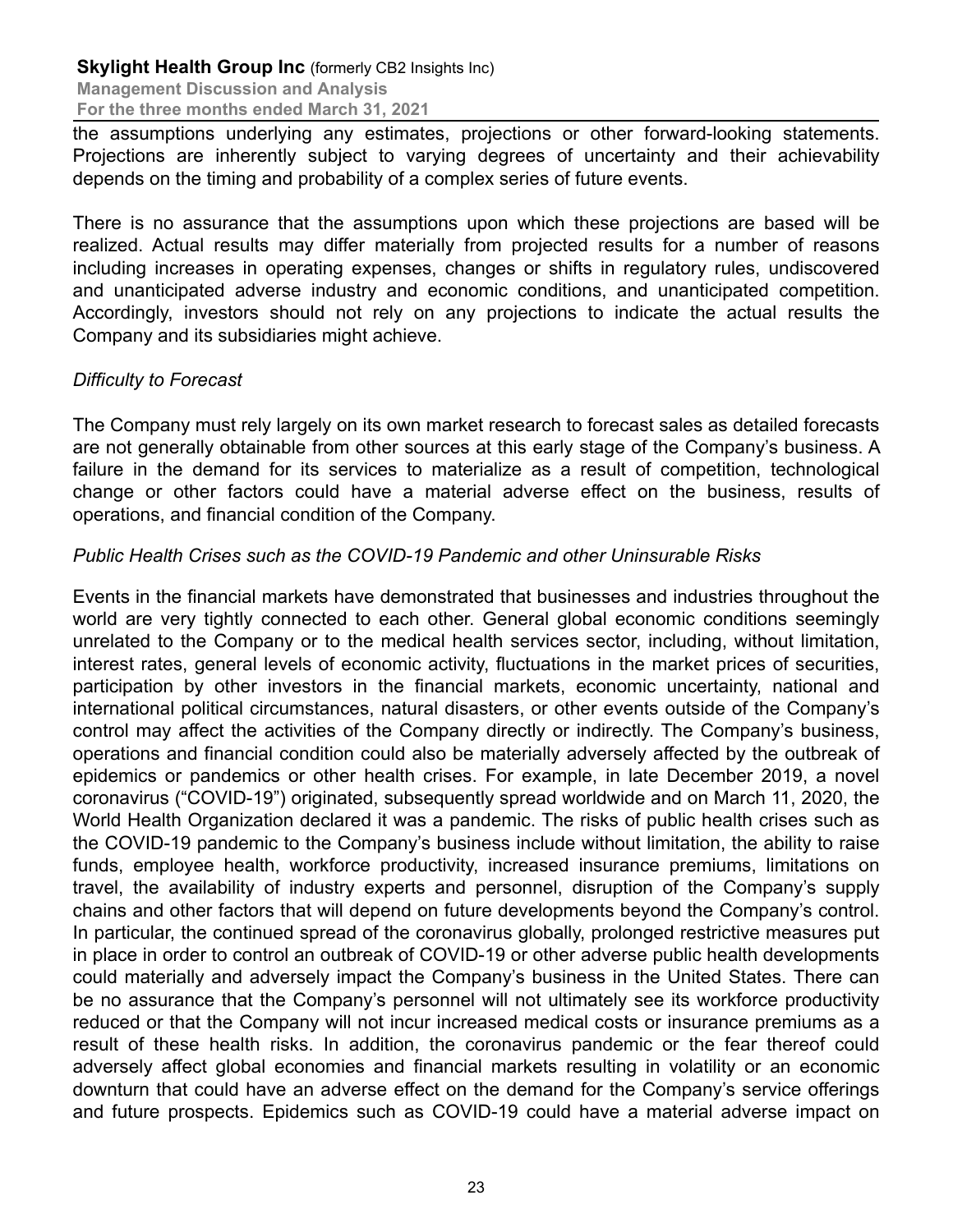**Management Discussion and Analysis For the three months ended March 31, 2021**

capital markets and the Company's ability to raise sufficient funds to finance the ongoing development of its material business. All of these factors could have a material and adverse effect on the Company's business, financial condition, and results of operations. The extent to which COVID-19 impacts the Company's business, including its operations and the market for its securities, will depend on future developments, which are highly uncertain and cannot be predicted at this time, and include the duration, severity and scope of the outbreak and the actions taken to contain or treat the coronavirus outbreak. It is not always possible to fully insure against such risks, and the Company may decide not to insure such risks as a result of high premiums or other reasons. Should such liabilities arise, they could reduce or eliminate any future profitability and result in increasing costs and a decline in the value of the Common Shares of the Company. Even after the COVID-19 pandemic is over, the Company may continue to experience material adverse effects to its business, financial condition, and prospects as a result of the continued disruption in the global economy and any resulting recession, the effects of which may persist beyond that time. The COVID-19 pandemic may also have the effect of heightening other risks and uncertainties disclosed herein. To date, the COVID-19 crisis has not materially impacted the Company's operations, financial condition, cash flows and financial performance. In response to the outbreak, the Company has instituted operational and monitoring protocols to ensure the health and safety of its employees and stakeholders, which follow the advice of local governments and health authorities where it operates. The Company has adopted a work from home policy where possible. The Company continues to operate effectively whilst working remotely. The Company will continue to monitor developments of the pandemic and continuously assess the pandemic's potential further impact on the Company's operations and business.

# *Economic Environment*

The Company's operations could be affected by the economic context should the unemployment level, interest rates or inflation reach levels that influence consumer trends and consequently, impact the Company's sales and profitability. As well, general demand for banking services and alternative banking or financial services cannot be predicted and future prospects of such areas might be different from those predicted by the Company's management.

# *Global Economic Risk*

Global economic conditions could have an adverse effect on the Company's business, financial condition, or results of operations. Adverse changes in general economic or political conditions in the United States or any of the states within the United States or any jurisdiction in which the Company operates or intends to operate could adversely affect the Company's business, financial condition, or results of operations.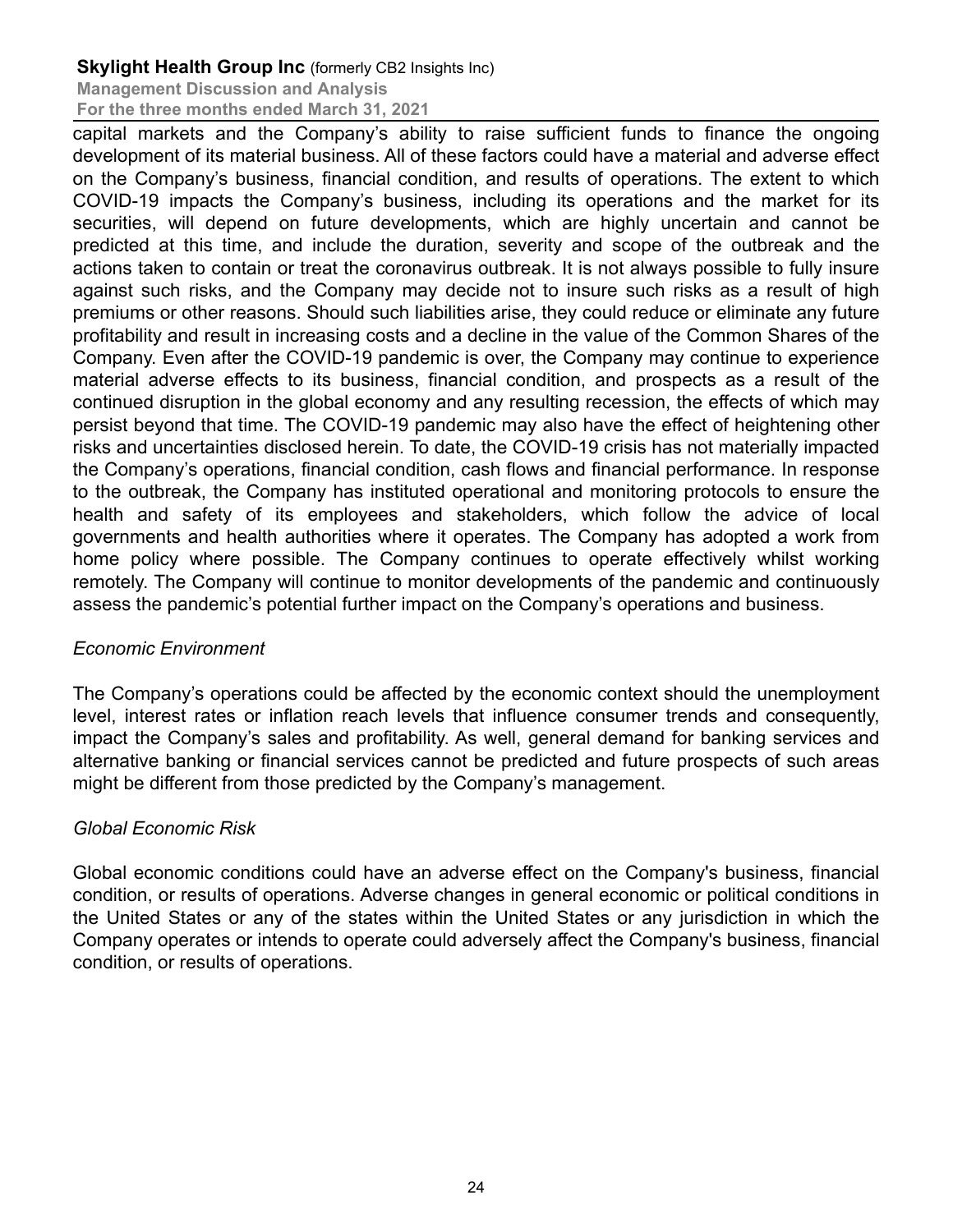### *Forward Looking Information*

The Company's financial estimates, projections and other forward-looking information accompanying this document were prepared by the Company without the benefit of reliable historical industry information or other information customarily used in preparing such estimates, projections, and other forward-looking statements. Such forward-looking information is based on assumptions of future events that may or may not occur, which assumptions may not be disclosed in such documents. Investors should inquire of the Company and become familiar with the assumptions underlying any estimates, projections, or other forward-looking statements. Projections are inherently subject to varying degrees of uncertainty and their achievability depends on the timing and probability of a complex series of future events.

There is no assurance that the assumptions upon which these projections are based will be realized. Actual results may differ materially from projected results for a number of reasons including increases in operating expenses, changes or shifts in regulatory rules, undiscovered and unanticipated adverse industry and economic conditions, and unanticipated competition. Accordingly, investors should not rely on any projections to indicate the actual results the Company and its subsidiaries may achieve.

#### *US Securities*

The Company's common shares are listed on the Nasdaq, and as such, the Company must satisfy the Nasdaq's continued listing requirements, or risk possibly delisting, which would have a material adverse effect on our business and it would make it more difficult to buy or sell our securities and to obtain accurate quotations, and the price of our common stock could suffer a material decline. In addition, a delisting would impair our ability to raise capital through the public markets, could deter broker-dealers from making a market in or otherwise seeking or generating interest in our securities and might deter certain institutions and persons from investing in our securities at all. There can be no assurance that we will be able to maintain compliance with Nasdaq's continued listing requirements.

#### *Multi-Jurisdictional Disclosure System*

Due to the decrease in our common share price, the Company is no longer eligible to utilize the multi-jurisdictional disclosure system (MJDS). As a result, the Company will no longer be afforded the ability to prepare and file its disclosure reports and other information with the SEC incorporating (accordance with) the disclosure requirements of Canada and will now be required to file the same reports that a non-MJDS eligible foreign private issuer (FPI) is required to file with the SEC, including the requirement to file an Annual Report on Form 20-F with financial statements audited under rules of the Public Company Accounting Oversight Board ("PCAOB"), the additional costs of which will be significant. The Company does not have PCAOB audits completed on its December 31, 2019 or December 31, 2020 financial statements. Accordingly, the Company may not be able to timely file its Annual Report on Form 20-F for the year ended December 31, 2021 (the "2021 20-F") which is due on or prior to April 30, 2022. If the Company is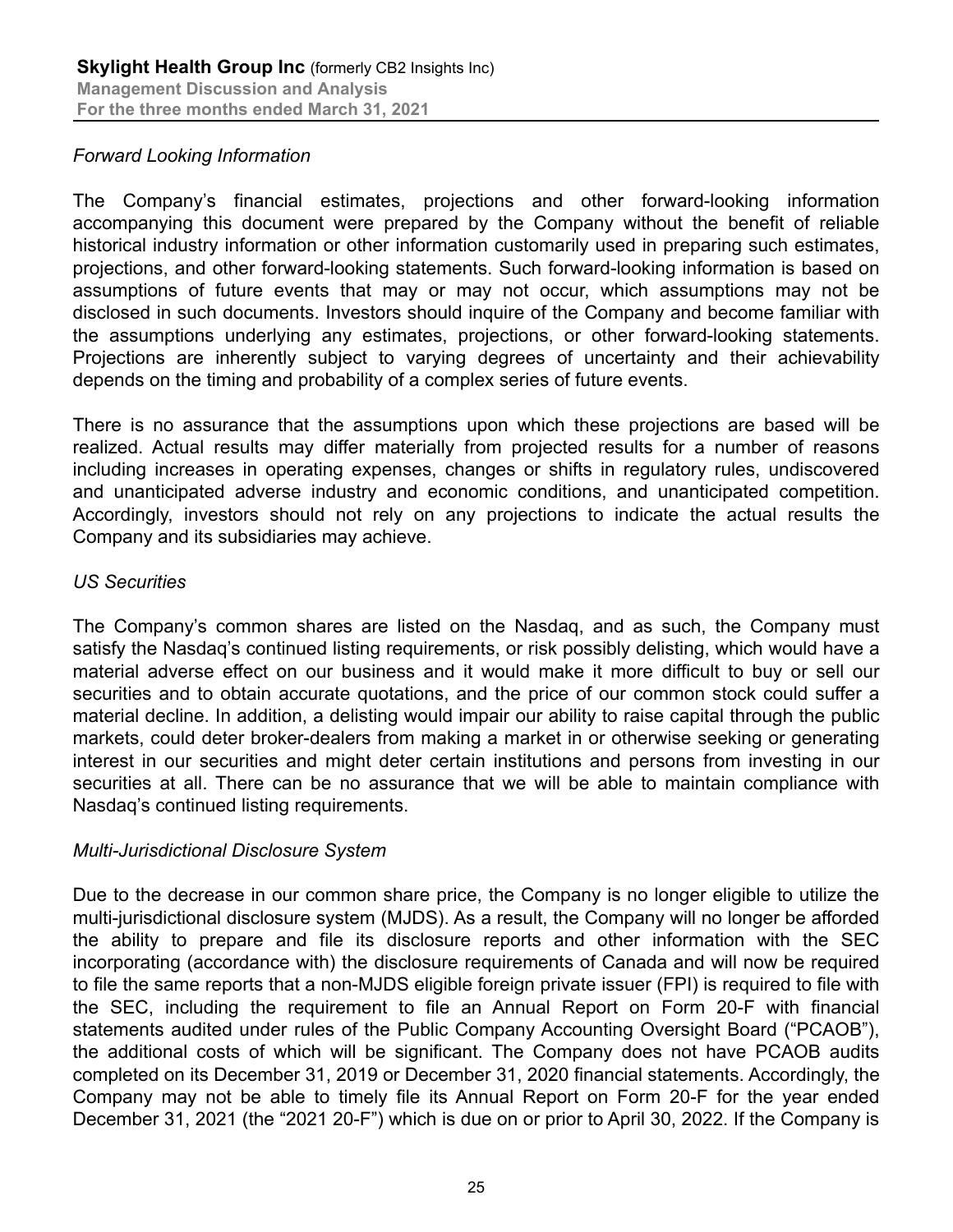**Management Discussion and Analysis For the three months ended March 31, 2021**

unable to timely file its 2021 20-F, there will be several consequences, including, but not limited to, (i) the Company will no longer be in compliance with the continued listing requirements of the Nasdaq Capital Market and will receive a deficiency notice and the Company's securities that are listed on Nasdaq may be subject to delisting and (ii) the Company will not be able to file a registration statement with the SEC until such time as the 2021 20-F is filed (and will not be able to utilize a Form F-3 for at least one year) which will limit our ability to conduct financings in the U.S.

### *Competition – General*

There is potential that the Company will face intense competition from other companies, some of which can be expected to have longer operating histories and more financial resources and marketing experience than the Company. Increased competition by larger and better financed competitors could materially and adversely affect the business, financial condition, and results of operations of the Company. To remain competitive, the Company will require a continued high level of investment in research and development, marketing, sales, and client support.

### *Competition Healthcare Information Systems*

The healthcare information systems market is highly competitive on a local, national and international level. The Company believes that the primary competitive factors in this market are:

- quality service and support;
- price;
- product features, functionality and ease of use;
- ability to comply with new and changing regulations;
- ongoing product enhancements; and
- reputation and stability of the vendor.

For example, the current electronic medical record market in Canada is currently dominated by Telus Health and the Company will face substantial competition from Telus Health and other established competitors, which have greater financial, technical, and marketing resources than it does. Its competitors could use their greater resources to modify their product offerings to incorporate platform functionality among doctors, patients, pharmacies and licensed producers in a comparable manner to the Company. The Company's competitors also have a larger installed base of users, longer operating histories and greater name recognition than the Company will.

There can be no assurance that the Company will successfully differentiate its current and proposed products from the products of its competitors, or that the marketplace will consider the products of the Company to be superior to competing products.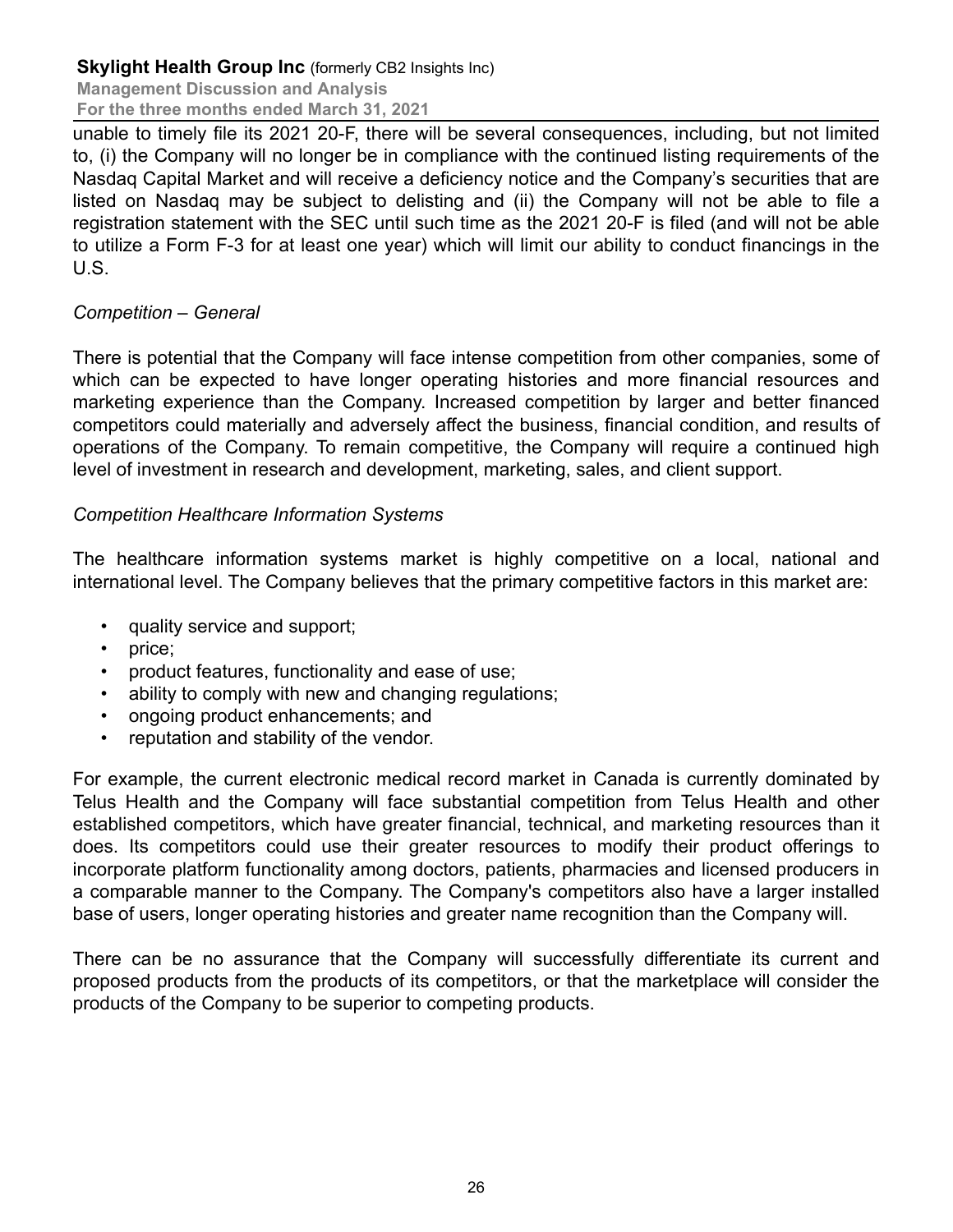#### *Competition – Health Care Clinics*

The industry is intensely competitive, and the Company competes with other companies that may have greater financial resources and facilities. Numerous other businesses are expected to compete in the clinic space and provide additional patient services.

### *Management of Growth*

The Company may be subject to growth-related risks including capacity constraints and pressure on its internal systems and controls. The ability of the Company to manage growth effectively will require it to continue to implement and improve its operational and financial systems and to expand, train, and manage its employee base. The inability of the Company to deal with this growth may have a material adverse effect on the Company's business, financial condition, results of operations and prospects.

#### *Reliance on Management*

The success of the Company is dependent upon the ability, expertise, judgment, discretion, and good faith of its management. While employment agreements are customarily used as a primary method of retaining the services of key employees, these agreements cannot assure the continued services of such employees. Any loss of the services of such individuals could have a material adverse effect on the Company's business, operating results, or financial condition.

#### *Dependence on suppliers and skilled labour*

The ability of the Company to compete and grow will be dependent on it having access, at a reasonable cost and in a timely manner, to skilled labour, equipment, parts, and components. No assurances can be given that the Company will be successful in maintaining its required supply of skilled labour, equipment, parts, and components.

#### *Risks Related to Software and Product Development*

The Company continues to develop software and products. Inherent risks include:

- Lack of experience and commitment of team The project manager is the leader and the most responsible person. An inexperienced manager can jeopardize the completion of a project.
- Unrealistic deadlines Software projects may fail when deadlines are not properly set. Project initialization, completion date and time must be realistic.
- Improper budget Cost estimation of a project is very crucial in terms of project success and failure. Low cost with high expectations of large projects may cause project failure.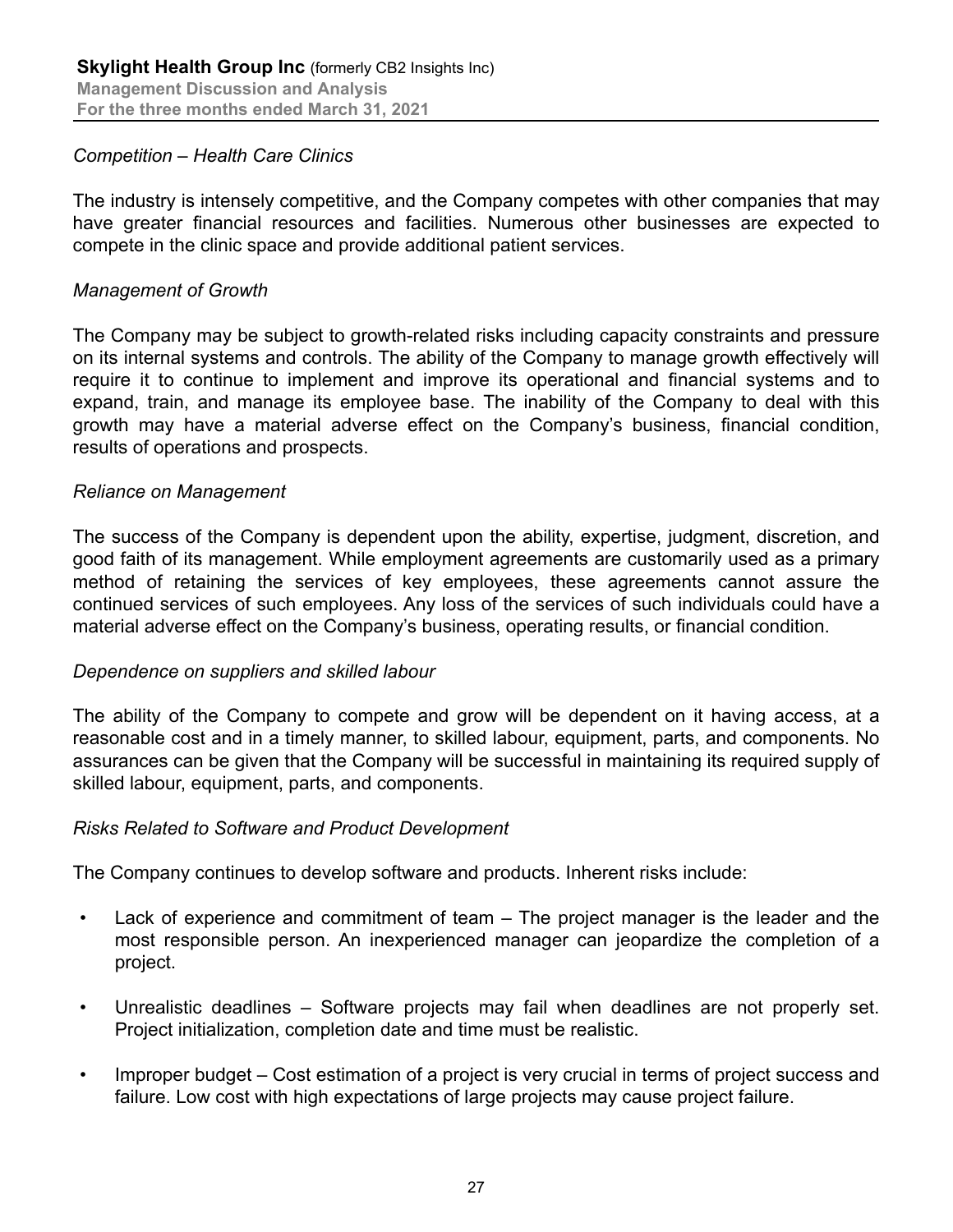- Lack of resources Software and hardware resources may not be adequate. Lack of resources in terms of manpower is also a critical risk factor of software failure.
- Personnel hiring The Company will be subject to extensive hiring requirements across all of its business lines as well as a need to release underperforming employees in order to perform and grow at the rate it intends. Staffing requirements may not be properly attained or assigned for/to specific tasks or company needs.
- Understanding problems of customers Many customers are not technical in terms of software terminologies and may not understand the developer's point of view. Developers may interpret information differently from what is provided by the clients.
- Inappropriate design Software designers have a major role in the success or failure of the project if a design is inappropriate for the project.
- Market demand obsolete Market demand may become obsolete while a project is still in progress.

# *Risk of Safeguarding Against Security & Privacy Breaches*

A security or privacy breach could:

- expose the Company and Company to additional liability and to potentially costly litigation;
- increase expenses relating to the resolution of these breaches;
- deter potential customers from using our services; and
- decrease market acceptance of electronic commerce transactions.

As a provider of software technology, the Company and Company are at risk of exposure to a security or privacy breach of its system which could lead to potentially costly litigation, deter potential customers from using its services, or bring about additional liability of the Company and Company. The Company and Company cannot assure that the use of applications designed for data security and integrity will address changing technologies or the security and privacy concerns of existing and potential customers. Although the Company and Company require that agreements with service providers who have access to sensitive data include confidentiality obligations that restrict these parties from using or disclosing any data except as necessary to perform their services under the applicable agreements, there can be no assurance that these contractual measures will prevent the unauthorized disclosure of sensitive data. If the Company and Company are unable to protect the security and privacy of our electronic transactions and data, our business will be materially adversely affected.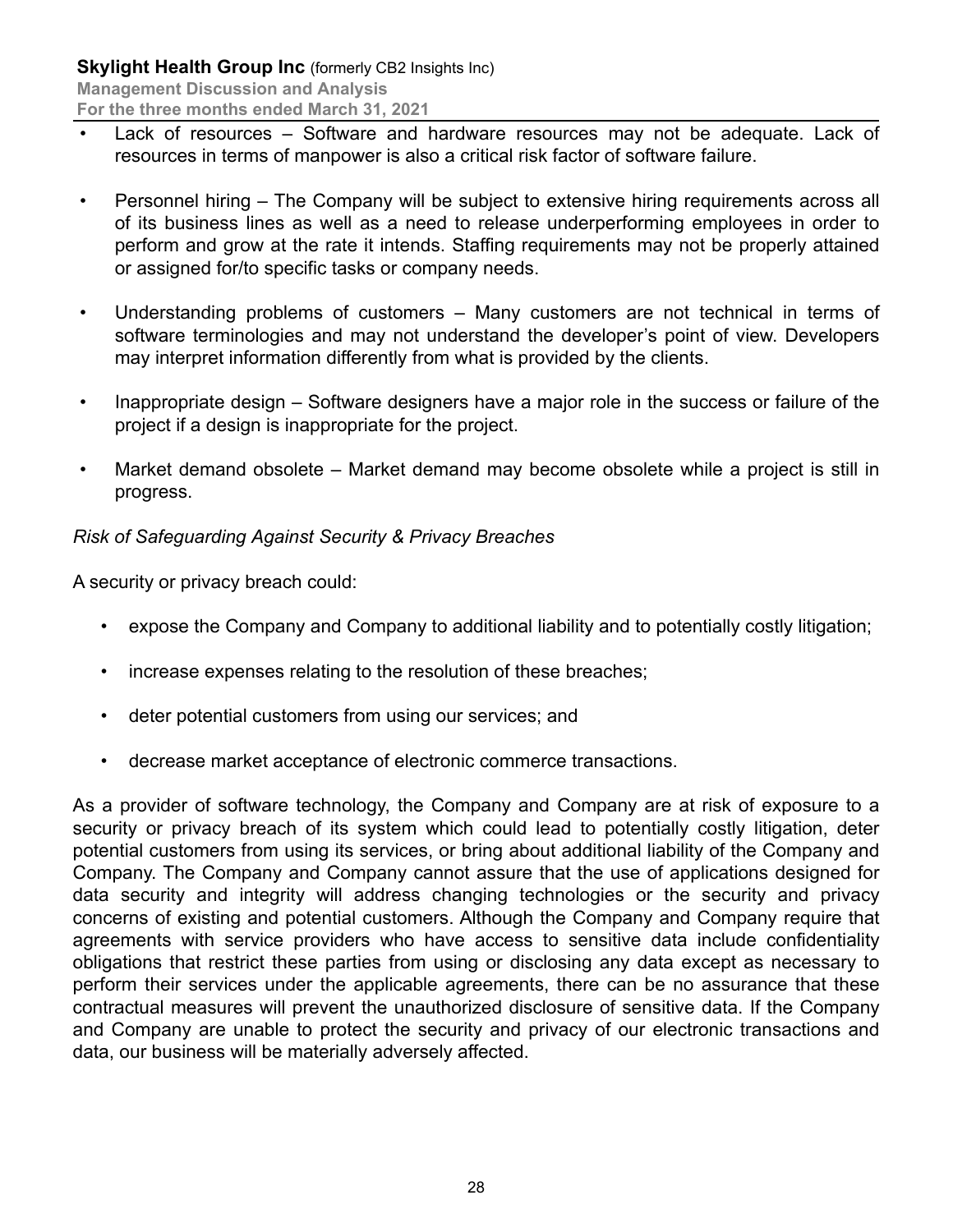Changes in operating costs (including costs for maintenance, insurance), inability to obtain permits required to conduct clinical business operations, changes in health care laws and governmental regulations, and various other factors may significantly impact the ability of the Company to generate revenues. Certain significant expenditures, including legal fees, borrowing costs, maintenance costs, insurance costs and related charges must be made to operate the Company's clinic operation, regardless of whether the Company is generating revenue.

### *Material Impact of PIPEDA/HIPPA Legislation on the Company's Business*

Regulations under PIPEDA/HIPAA governing the confidentiality and integrity of protected health information are complex and are evolving rapidly. As these regulations mature and become better defined, the Company anticipates that they will continue to directly impact our business. Achieving compliance with these regulations could be costly and distract management's attention from its operations. Any failure on the Company's part to comply with current or future regulations could subject it to significant legal and financial liability, including civil and criminal penalties. In addition, development of related federal and state regulations and policies regarding the confidentiality of health information or other matters could positively or negatively affect our business.

The Company's investments in the United States and Canada are subject to applicable antimoney laundering laws and regulations.

The Company is subject to a variety of laws and regulations domestically and in the United States that involve money laundering, financial recordkeeping and proceeds of crime, including the Currency and Foreign Transactions Reporting Act of 1970 (commonly known as the Bank Secrecy Act), as amended by Title III of the Uniting and Strengthening America by Providing Appropriate Tools Required to Intercept and Obstruct Terrorism Act of 2001 (USA PATRIOT Act), the Proceeds of Crime (Money Laundering) and Terrorist Financing Act (Canada), as amended and the rules and regulations thereunder, the Criminal Code (Canada) and any related or similar rules, regulations or guidelines, issued, administered or enforced by governmental authorities in the United States and Canada.

#### *In certain circumstances, the Company's reputation could be damaged*

Damage to the Company's reputation can be the result of the actual or perceived occurrence of any number of events, and could include any negative publicity, whether true or not. The increased usage of social media and other web-based tools used to generate, publish, and discuss user-generated content and to connect with other users has made it increasingly easier for individuals and groups to communicate and share opinions and views regarding the Company and its activities whether true or not. Although the Company believes that it operates in a manner that is respectful to all stakeholders and that it takes care in protecting its image and reputation, the Company will not ultimately have direct control over how it is perceived by others. Reputation loss may result in decreased investor confidence, increased challenges in developing and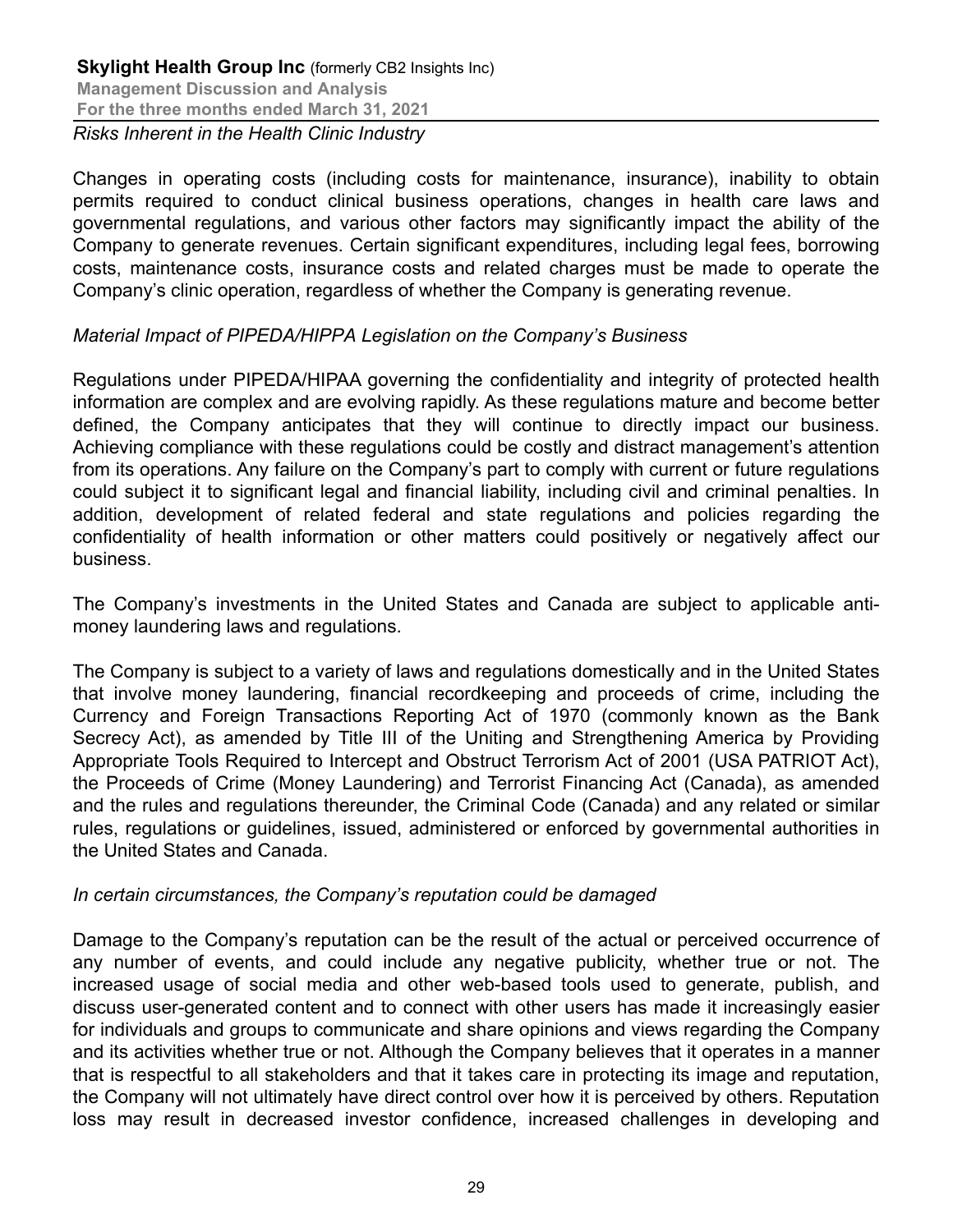maintaining community relations and an impediment to the Company's overall ability to advance its projects, thereby having material adverse impact on financial performance, financial condition, cash flows and growth prospects.

### *Scrutiny of Company's Investments in the United States*

The Company's existing investments in the United States, and any future investments, may become the subject of heightened scrutiny by regulators, stock exchanges and other authorities in Canada. As a result, The Company may be subject to significant direct or indirect interaction with public officials. There can be no assurance that this heightened scrutiny will not in turn lead to the imposition of certain restrictions on the Resulting Issue's ability to invest in the United States or any other jurisdiction, in addition to those described herein.

### *Currency Fluctuations*

Due to the Company's present operations in the United States, and its intention to continue future operations outside Canada, the Company is expected to be exposed to significant currency fluctuations. Recent events in the global financial markets have been coupled with increased volatility in the currency markets.

A substantial amount of the Company's revenue will be earned in US dollars, but a substantial portion of its operating expenses are incurred in Canadian dollars. The Company does not have currency hedging arrangements in place and there is no expectation that the Company will put any currency hedging arrangements in place in the future. The Company does not have currency hedging arrangements in place and there is no expectation that the Company will put any currency hedging arrangements in place in the future. Fluctuations in the exchange rate between the US dollar and the Canadian dollar, may have a material adverse effect on the Company's business, financial condition, and operating results. The Company may, in the future, establish a program to hedge a portion of its foreign currency exposure with the objective of minimizing the impact of adverse foreign currency exchange movements. However, even if the Company develops a hedging program, there can be no assurance that it will effectively mitigate currency risks.

# *Requirements for Further Financing*

The Company may need to obtain further financing, whether through debt financing, equity financing or other means. The Company must obtain such financing through a combination of equity and debt financing and there can be no assurance that the Company can raise the required capital it needs to build and expand its current operations, nor that the capital markets will fund the business of the Company. Without this additional financing, the Company may be unable to achieve positive cash flow and earnings as quickly as anticipated. There can be no certainty that the Company can obtain these funds, in which case any investment in the Company may be lost. The raising of equity funding would also result in dilution of the equity of the Company's shareholders.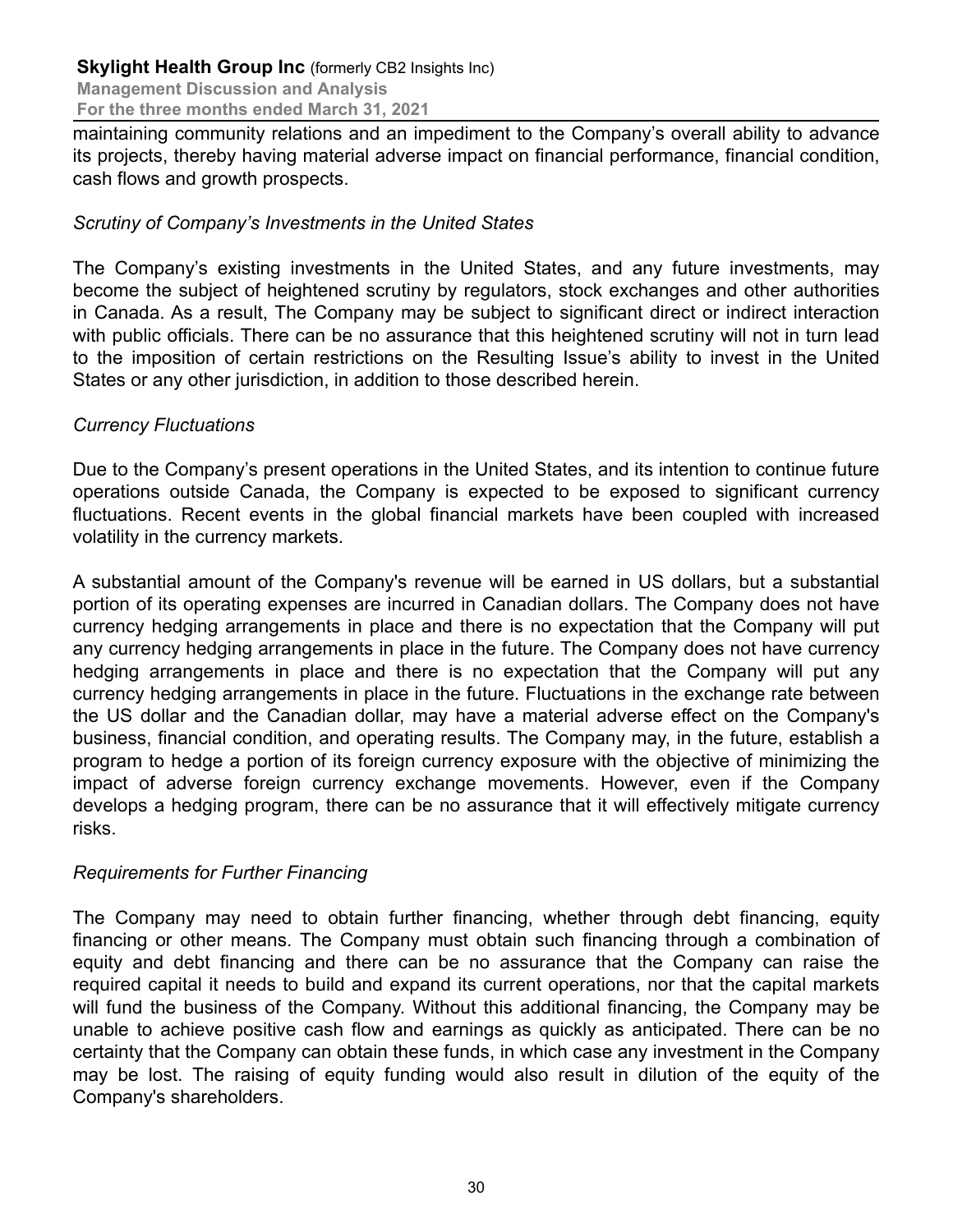### *Litigation*

The Company may become party to litigation from time to time in the ordinary course of business which could adversely affect its business. Should any litigation in which the Company becomes involved be determined against the Company such a decision could adversely affect the Company's ability to continue operating and the market price for Common Shares and could use significant resources. Even if the Company is involved in litigation and wins, litigation can redirect significant company resources.

### *Conflicts of Interest*

Certain of the directors and officers of the Company are, or may become directors and officers of other companies, and conflicts of interest may arise between their duties as officers and directors of the Company and as officers and directors of such other companies.

### *Health Care Coverage*

There is a possibility that healthcare companies can refuse to cover medical costs.

#### *Dividend Policy*

The Company does not presently intend to pay cash dividends on common shares in the foreseeable future, as any earnings are expected to be retained for use in developing and expanding its business. The Company began declaring dividends on its preferred shares that were issued in December 2021. However, the actual number of dividends received from the Company will remain subject to applicable corporate law requirements. Any future dividends paid by the Company would be subject to tax and potentially, withholdings.

#### **Cautionary Statement Regarding Forward-Looking Information**

Certain information contained in this MD&A and any documents incorporated by reference herein may constitute forward-looking statements, as such term is defined under Canadian, U.S. and any other applicable securities laws. These statements relate to future events or future performance and reflect management's expectations and assumptions regarding the growth, results of operations, performances and business prospects and opportunities of the Company. All statements other than statements of historical fact are forward-looking statements. The use of any of the words "anticipate", "plan", "continue", "estimate", "expect", "may", "intend", "will", "project", "could", "believe", "predict", "potential", "should" or the negative of these terms or other similar expressions are intended to identify forward-looking statements. In particular, information regarding the Company's future operating results and economic performance is forward-looking information. These statements involve known and unknown risks, uncertainties and other factors that may cause actual results, performance, achievements, or events to differ materially from those anticipated, discussed or implied in such forward-looking statements. The Company believes the expectations reflected in such forward- looking statements are reasonable but no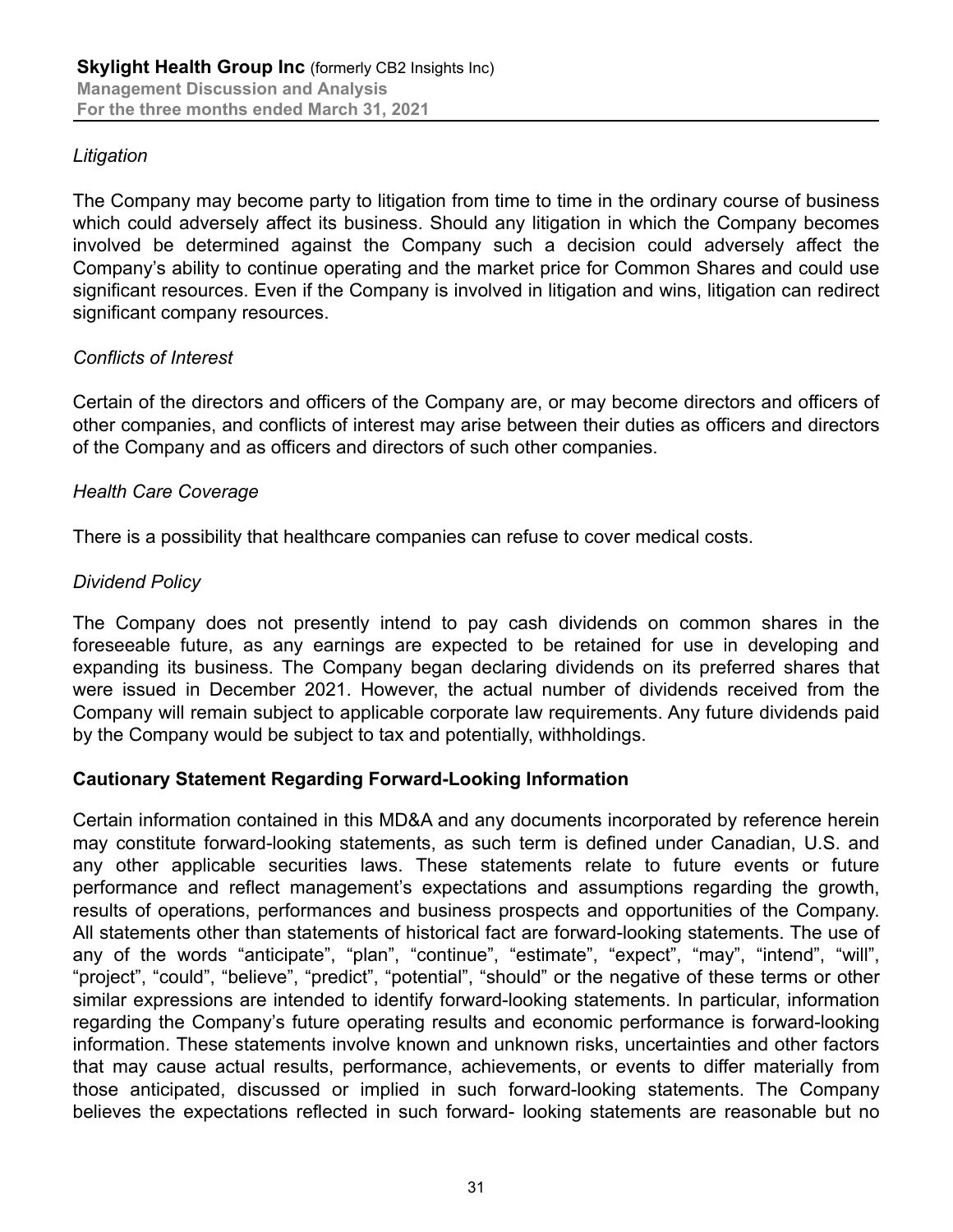**Management Discussion and Analysis**

**For the three months ended March 31, 2021**

assurance can be given that these expectations will prove to be correct and such forward-looking statements included in this MD&A and any documents incorporated by reference herein should be considered carefully and investors should not place undue reliance on them as the Company cannot assure investors that actual results will be consistent with these forward-looking statements. These statements speak only as of the date of this MD&A or the particular document incorporated by reference herein. Such statements are based on a number of assumptions which may prove to be incorrect, including, but not limited to, assumptions about:

- (i) general business and economic conditions;
- (ii) the intentions, plans and future actions of the Company;
- (iii) the business and future activities of the Company after the date of this MD&A;
- (iv) market position, ability to compete and future financial or operating performance of the Company after the date of this Prospectus;
- (v) anticipated developments in operations; the future demand for the products and services developed, produced, supplied, or distributed by the Company;
- (vi) the timing and amount of estimated research & development expenditure in respect of the business of the Company;
- (vii) operating revenue, operating expenditures; success of marketing activities; estimated budgets;
- (viii) currency fluctuations;
- (ix) the sufficiency of the Company's working capital;
- (x) requirements for additional capital;
- (xi) risks associated with obtaining and maintaining the necessary government permits and licenses related to the business;
- (xii) government regulation; limitations on insurance coverage; the timing and possible outcome of regulatory matters; goals; strategies; future growth; the adequacy of financial resources; and other events or conditions that may occur in the future;
- (xiii) compliance with environmental, health, safety, and other laws and regulations;
- (xiv) the ability to attract and retain skilled staff;
- (xv) market competition; and
- (xvi) the potential impact of the COVID-19 pandemic on the Company and/or its operations, and the healthcare industry and currency fluctuations.

Forward-looking statements are based on the beliefs of the management of the Company, as well as on assumptions, which such management believes to be reasonable based on information available at the time such statements were made. However, by their nature, forward-looking statements are based on assumptions and involve known and unknown risks, uncertainties and other factors which may cause the actual results, performance, or achievements to be materially different from any future results, performance or achievements expressed or implied by the forward-looking statements. Forward-looking statements are subject to a variety of risks, uncertainties and other factors which could cause actual events or results to differ from those expressed or implied by the forward-looking statements, including, without limitation those risks outlined under the heading Risk Factors in this MD&A.